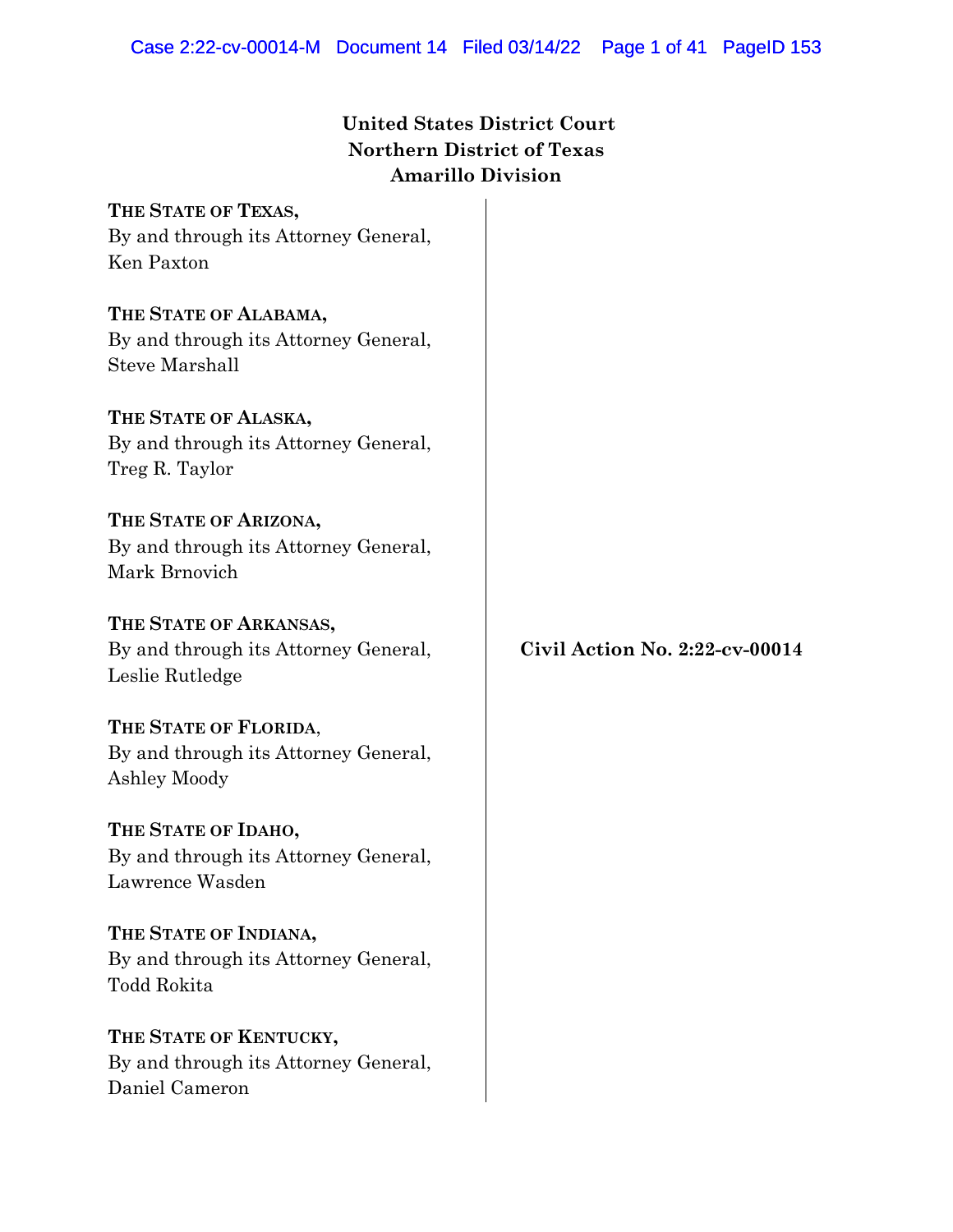**THE STATE OF LOUISIANA,** By and through its Attorney General, Jeff Landry

**THE STATE OF MISSOURI,** By and through its Attorney General, Eric Schmitt

**THE STATE OF MONTANA,** By and through its Attorney General, Austin Knudsen

**THE STATE OF OKLAHOMA,** By and through its Attorney General, John M. O'Connor

# **THE STATE OF SOUTH CAROLINA,**

By and through its Attorney General, Alan Wilson

**THE STATE OF UTAH,** By and through its Attorney General, Sean Reyes

# *Plaintiffs*

**v.**

**JOSEPH R. BIDEN, JR.,** in his official capacity as President of the United States,

**UNITED STATES OF AMERICA,**

**ANTONY J. BLINKEN,** in his official capacity as Secretary of State,

**U.S. DEPARTMENT OF STATE,**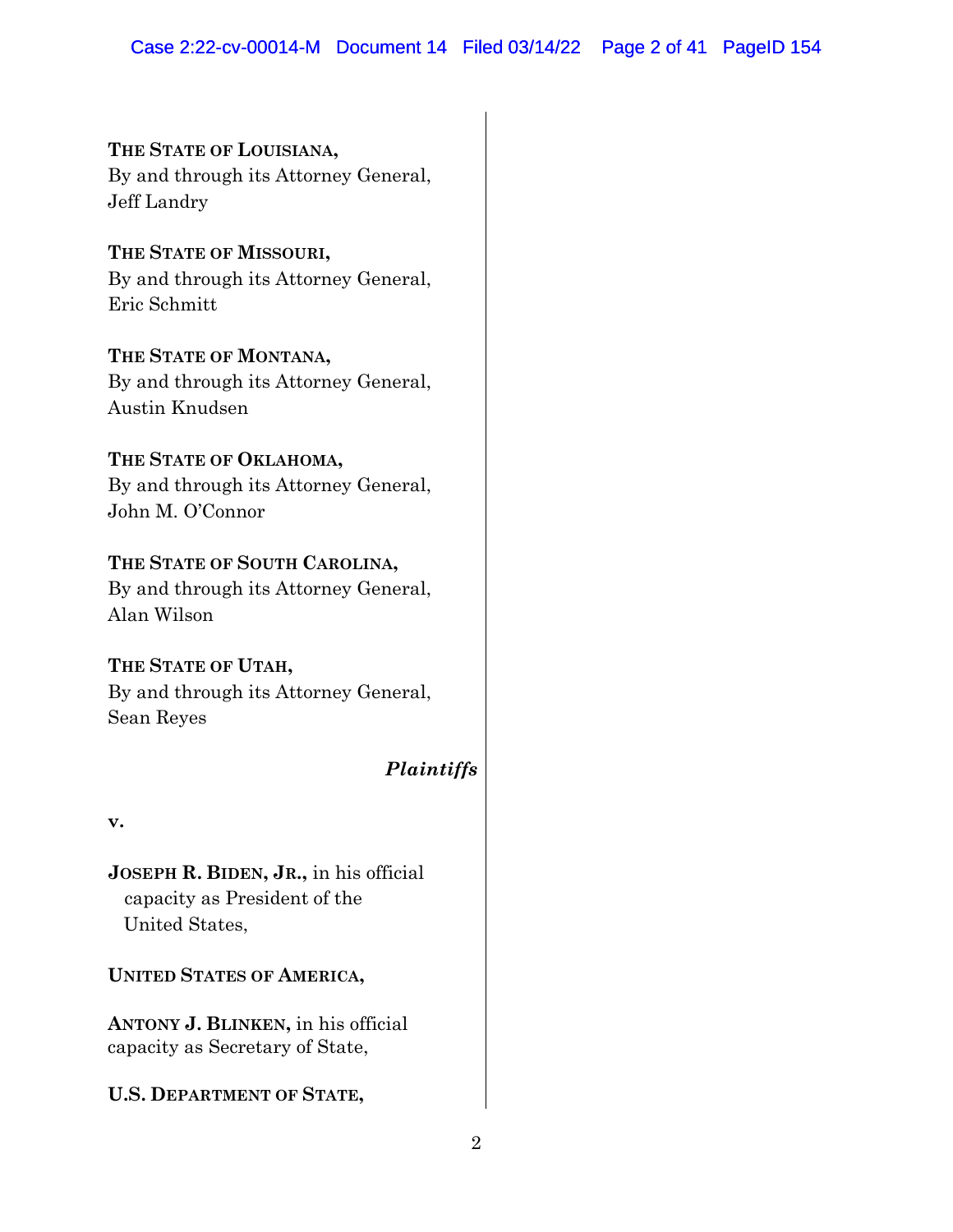**NANCY IZZO JACKSON,** in her official capacity as Senior Bureau Official, Bureau of Population, Refugees, and Migration,

**U.S. DEPARTMENT OF STATE, BUREAU OF POPULATION, REFUGEES, AND MIGRATION,**

**ALEJANDRO MAYORKAS,** in his official capacity as Secretary of Homeland Security,

**U.S. DEPARTMENT OF HOMELAND SECURITY,**

**UR JADDOU,** in her official capacity as Director of U.S. Citizenship and Immigration Services,

**U.S. CITIZENSHIP AND IMMIGRATION SERVICES,**

*Defendants*

## **AMENDED COMPLAINT**

The States of Texas, Alabama, Alaska, Arizona, Arkansas, Florida, Idaho, Indiana, Kentucky, Louisiana, Missouri, Montana, Oklahoma, South Carolina, and Utah (collectively "Plaintiff States") bring this civil action against the above-listed Defendants for declaratory and injunctive relief and allege as follows:

## **INTRODUCTION**

1. Aliens who are qualifying relatives of American citizens or lawful permanent residents often wait years—or decades—to lawfully immigrate to the United States. They endure lengthy processes, background checks, and paperwork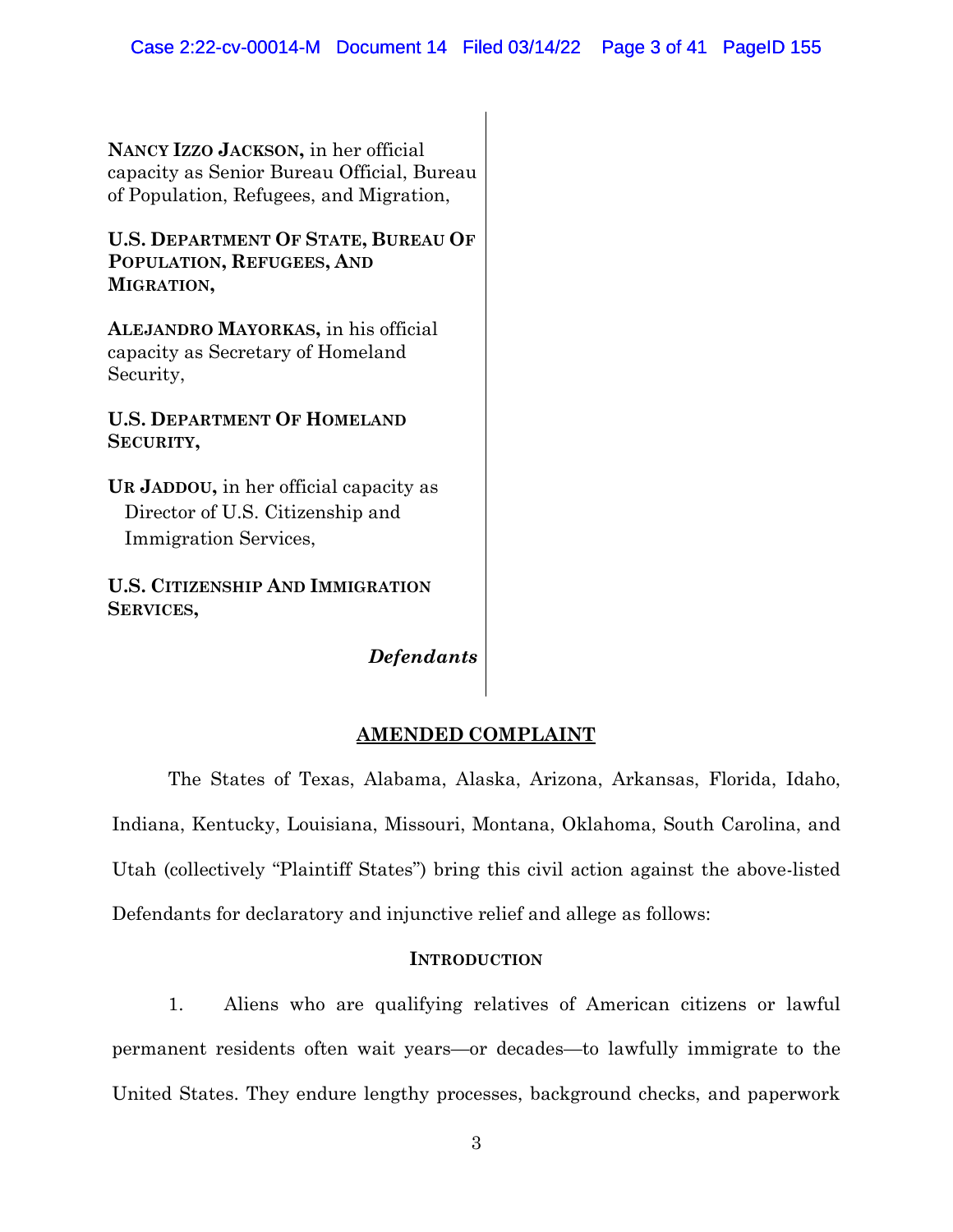#### Case 2:22-cv-00014-M Document 14 Filed 03/14/22 Page 4 of 41 PageID 156

requirements that can seem substantial. But they go through the process that Congress created, and they patiently wait for their opportunity to lawfully enter the United States and pursue the American dream.

2. Conversely, illegal aliens do not have the right under federal law to petition the federal government for their relatives abroad to join them in residing in the United States. There are no lawful paths for aliens who lack status to come join other aliens who lack status in the United States—and for good reason. It defies common sense. No sovereign nation would reward those who break the law by permitting family members abroad to join them in living in the sovereign territory unlawfully, particularly with the assistance of the government itself. To do so would undermine national sovereignty and would be fundamentally unfair to those who pursue lawful immigration channels and patiently wait for their opportunity to immigrate to the United States.

3. But the Biden Administration has created such a program for certain illegal aliens who are from El Salvador, Guatemala, or Honduras (the region known as the Northern Triangle) and who reside in the United States, so long as they meet certain arbitrary qualifications created by the Administration. In short, if an illegal alien from one of those three countries is inside the United States and has so much as a *pending* application for asylum, they can petition the United States Government to bring their minor children into the United States—despite no explicit authority from Congress to do so. And not just the illegal alien's minor children, but also the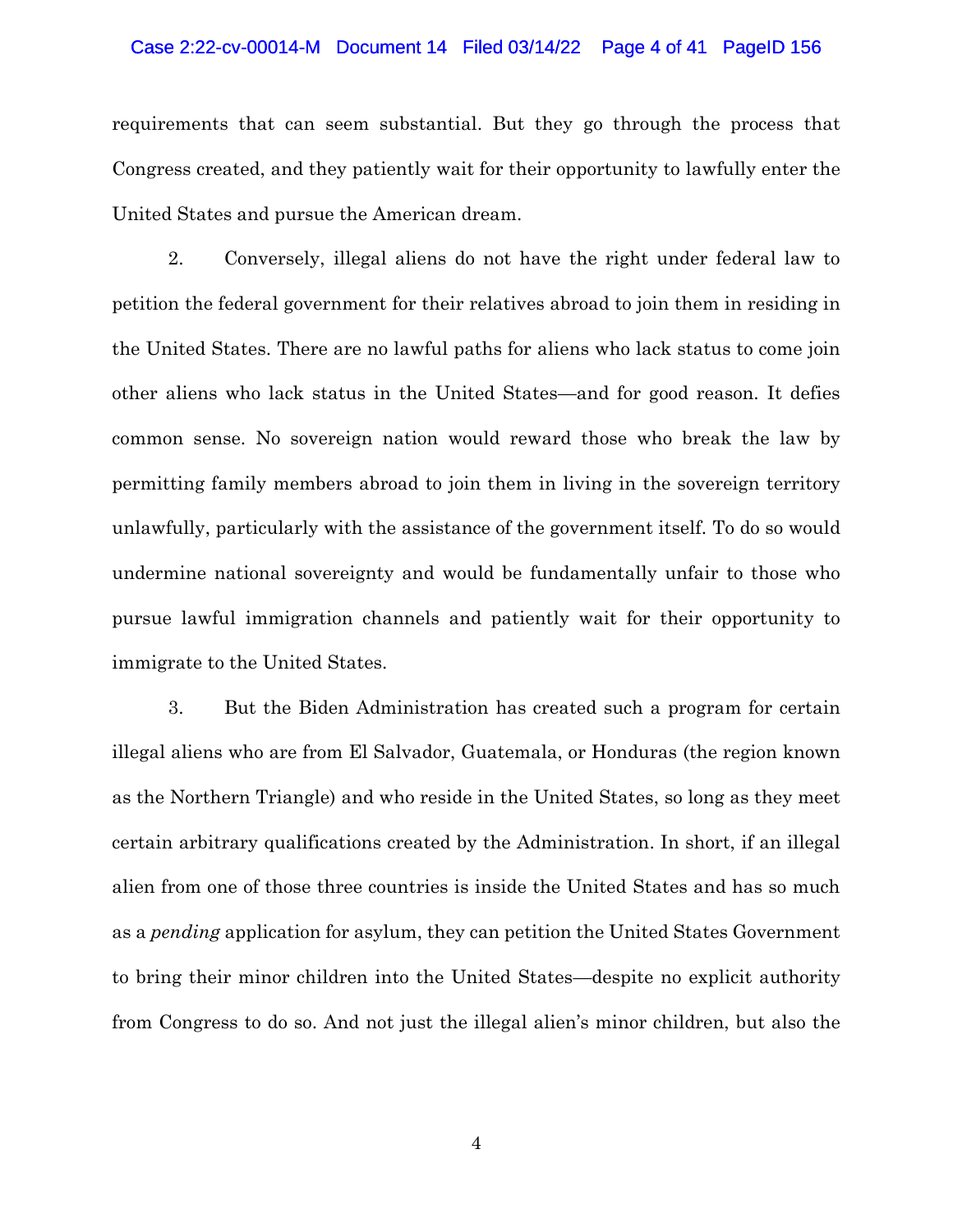#### Case 2:22-cv-00014-M Document 14 Filed 03/14/22 Page 5 of 41 PageID 157

in-country parent of a qualifying child, a legal guardian, or a child's primary caregiver.

4. In fact, beneficiaries under this extra-statutory regime—innocuously named the "Central American Minors Program," or "CAM"—are permitted to enter and reside within the United States for a practically indefinite period.

5. The CAM Program is an inartful combination of two different statutory authorities in the immigration laws: the Refugee Admissions Program under 8 U.S.C.  $\S 1157$ , and the "parole" authority under 8 U.S.C.  $\S 1182(d)(5)(A)$ .

6. The United States first screens aliens for eligibility for the Refugee Admissions Program, but most of the applicants do not come close to meeting the legal standard to be considered a "refugee" as it is defined in 8 U.S.C. § 1101(a)(42). Instead, the crux of the CAM program is its use of the parole authority—an authority only available on a case-by-case basis for urgent humanitarian reasons or for significant public benefit—to allow the very same individuals who did not qualify as refugees to come into the United States. A result that is entirely inconsistent with the law.

7. To the extent that it provides benefits outside of those provided in law by the Refugee Admissions Program, the CAM Program is an unlawful artifice of the Biden Administration's imagination, never authorized by Congress. And to the extent that it facilitates the entry into the United States of illegal aliens' family members based on the mere existence of an application for speculative benefits, it is an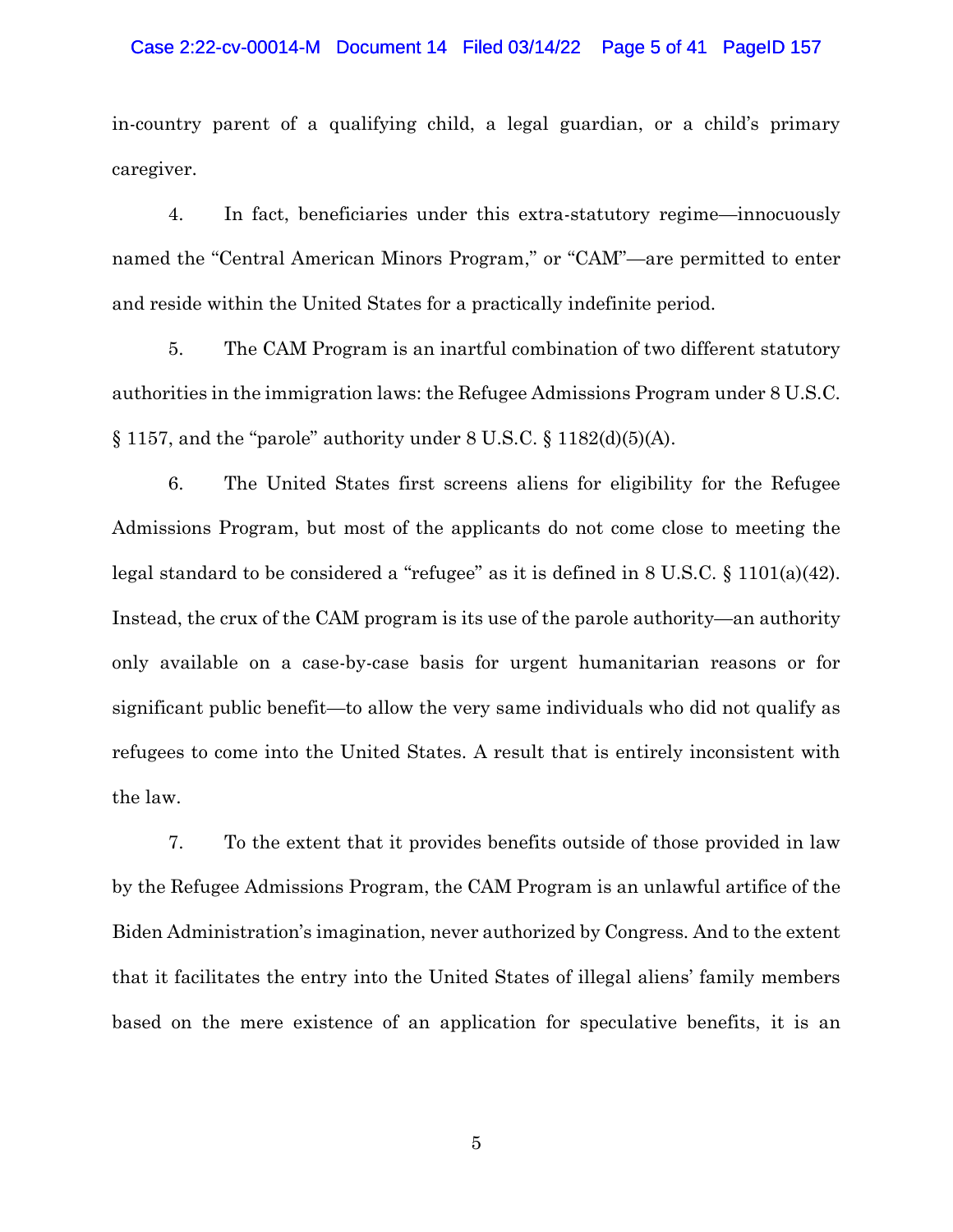#### Case 2:22-cv-00014-M Document 14 Filed 03/14/22 Page 6 of 41 PageID 158

extraordinarily disastrous program to employ in the middle of an unprecedented border crisis.

8. The CAM Program is illegal. The Biden Administration created it without consideration of the effects it will have on the Plaintiff States and the continuing crisis along the Southwest Border. The Administration created it without notice-and-comment rulemaking. And it imposes substantial, irreparable harms on the Plaintiff States.

9. This Court should declare unlawful and enjoin the Biden Administration's unlawful program.

#### **PARTIES**

## **A. Plaintiffs.**

10. Plaintiff State of Texas is a sovereign State, subject only to the Constitution of the United States. Texas sues to vindicate its sovereign, proprietary, and *parens patriae* interests. The Defendants' operation of the CAM Program injures Texas in multiple ways.

11. First, Texas spends significant amounts of money providing services to illegal aliens. Those services include education services and healthcare, as well as many other social services broadly available in Texas. Federal law requires Texas to include illegal aliens in some of these programs. Paroling CAM beneficiaries into Texas will injure Texas by increasing the number of illegal aliens receiving such services at its expense.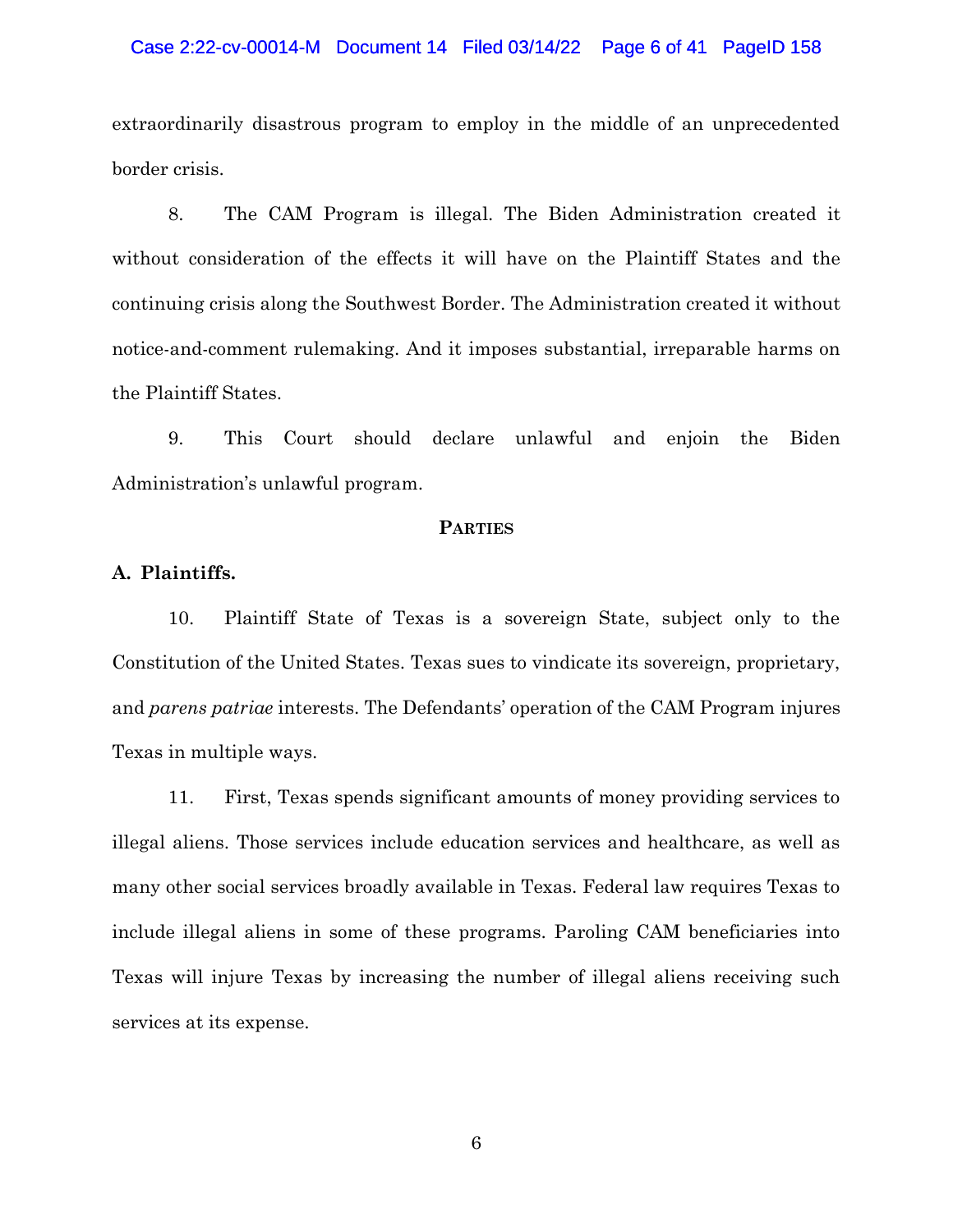#### Case 2:22-cv-00014-M Document 14 Filed 03/14/22 Page 7 of 41 PageID 159

12. Second, the State funds multiple healthcare programs that cover illegal aliens. Providing these services, which illegal aliens use, results in millions of dollars of expenditures per year. These services include the Emergency Medicaid program, the Texas Family Violence Program, and the Texas Children's Health Insurance Program.

13. The Emergency Medicaid program provides health coverage for lowincome children, families, seniors, and the disabled. Federal law requires Texas to include illegal aliens in its Emergency Medicaid program. The program costs Texas tens of millions of dollars annually.

14. The Texas Family Violence Program provides emergency shelter and supportive services to victims and their children in Texas. Texas spends more than a million dollars per year on the Texas Family Violence Program, which includes services for illegal aliens.

15. The Texas's Children's Health Insurance Program offers low-cost health coverage for children from birth through age 18. Texas spends tens of millions of dollars each year on CHIP expenditures, which includes expenditures for illegal aliens.

16. Texas faces the costs of uncompensated care provided by state public hospital districts to illegal aliens which results in expenditures of hundreds of millions of dollars per year.

17. Aliens and the children of those aliens receive education benefits from the State at significant taxpayer expense. The Defendants' facilitation of the entry of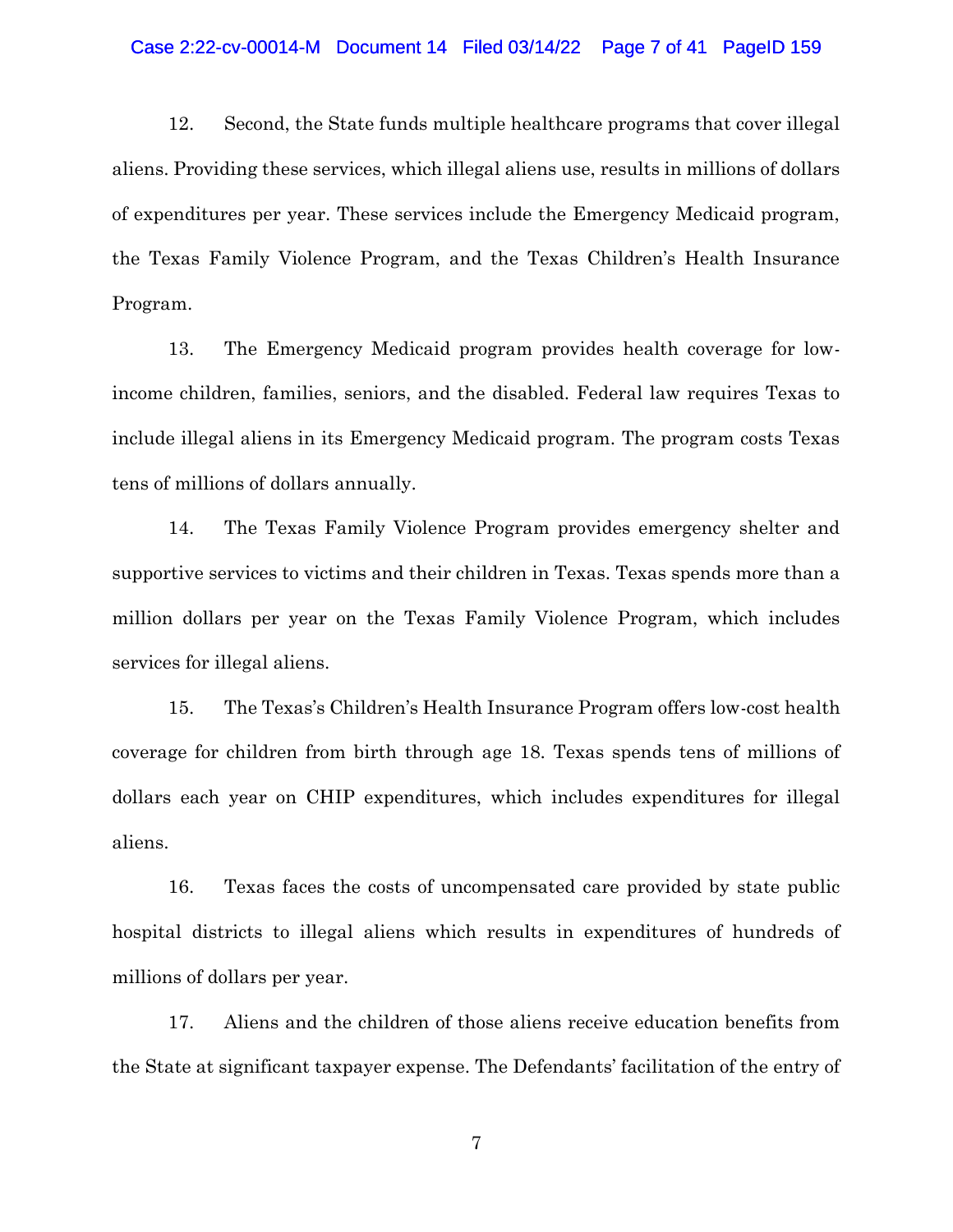#### Case 2:22-cv-00014-M Document 14 Filed 03/14/22 Page 8 of 41 PageID 160

minor aliens into Texas through the CAM program thus increases education expenditures by the State of Texas each year

18. Third, allowing CAM beneficiaries to be paroled into Texas will cause it to "incur significant costs in issuing driver's licenses." *Texas v. United States*, 809 F.3d 134, 155 (5th Cir. 2015). Texas law subsidizes driver's licenses, including for aliens who have "documentation issued by the appropriate United States agency that authorizes [them] to be in the United States." *Id.* (quoting Tex. Transp. Code § 521.142(a)). Aliens paroled in the United States are eligible for subsidized driver's licenses.<sup>1</sup> By increasing the number of aliens who can secure subsidized licenses, the Defendants impose significant financial harm on Texas. *See Texas*, 809 F.3d at 155.

19. Plaintiff State of Alabama is a sovereign State, subject only to the Constitution of the United States. Alabama sues to vindicate its sovereign, proprietary, and *parens patriae* interests. The Defendants' operation of the CAM Program injures Alabama in multiple ways. Illegal immigrants in the State receive numerous state services, including healthcare, education, drivers-license, and criminal justice-related services, among others. Paroling CAM beneficiaries into Alabama will injure the State by increasing the number of illegal aliens receiving such services at its expense. Thus, the operation of the CAM Program will inflict harm upon Alabama and its tax-paying citizens.

20. Plaintiff State of Alaska is a sovereign State, subject only to the Constitution of the United States. Alaska sues to vindicate its sovereign, proprietary,

<sup>1</sup> Tex. Dept. of Pub. Safety, *Verifying Lawful Presence* 4 (Rev. 7-13), https://bit.ly/32cdfry (listing "Parolees" as eligible for driver's licenses).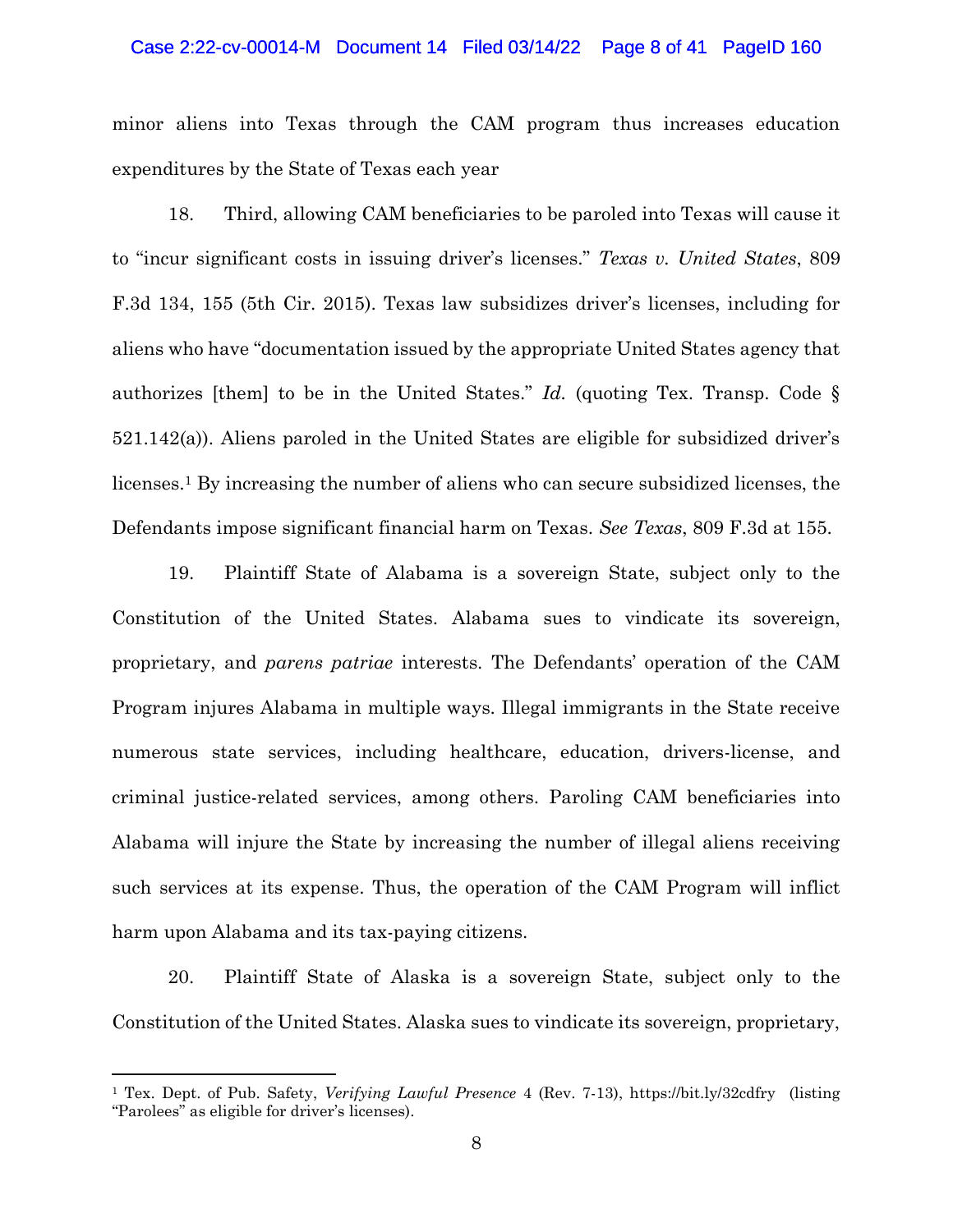#### Case 2:22-cv-00014-M Document 14 Filed 03/14/22 Page 9 of 41 PageID 161

and *parens patriae* interests. Upon information and belief, the Defendants' operation of the CAM Program injures Alaska in multiple ways. Despite Alaska's distance from the lower forty-eight contiguous states, Alaska has thousands of illegal immigrants in the State that receive state services. Paroling CAM beneficiaries into Alaska will injure Alaska by increasing the number of illegal aliens receiving such services at its expense. For example, Alaska spends a "Base Student Allocation" of an average of \$5,930 per adjusted average daily membership (adjusted student count) per year on public school education, regardless of immigration status. On information and belief, as of 2016, the population of illegal immigrants was estimated at around 5,000, which comprised 13 percent of the immigrant population in the State. The operation of the CAM Program will inflict harm upon the State and its tax-paying citizens.

21. Plaintiff State of Arizona is a sovereign State, subject only to the Constitution of the United States. Arizona sues to vindicate its sovereign, proprietary, and *parens patriae* interests. The presence of unauthorized aliens in the State of Arizona violates its quasi-sovereign interest in its territory and the welfare of its citizens and causes Arizona to incur millions of dollars of costs every year. As a border state, the costs to Arizona are particularly severe. Arizona's state prison system alone spends millions of dollars per year incarcerating unlawfully present aliens who commit crimes in the State. Arizona spends an average of almost \$10,000 per student each year on public school education, which it provides regardless of immigration status. Arizona also pays the cost of emergency medical services for the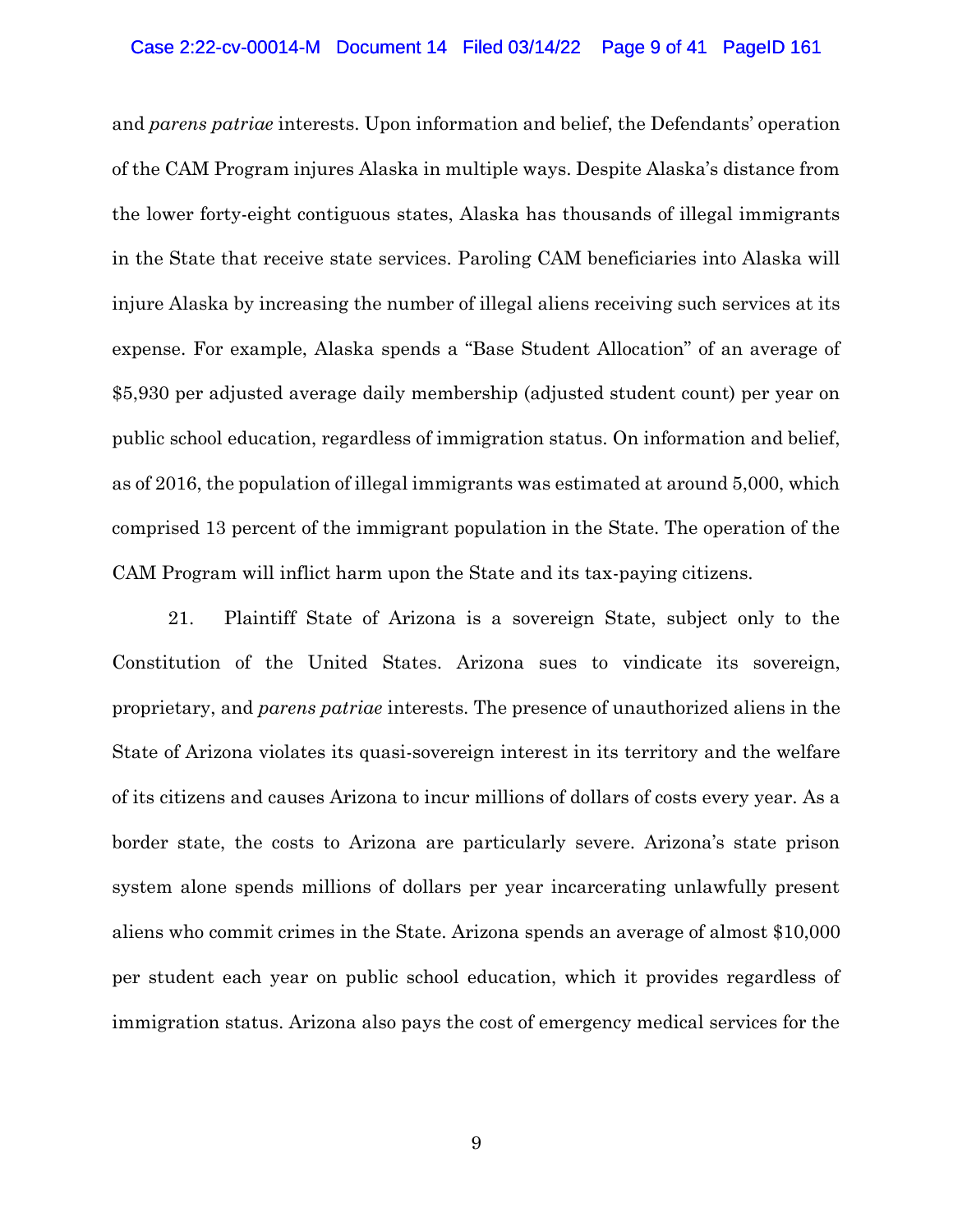#### Case 2:22-cv-00014-M Document 14 Filed 03/14/22 Page 10 of 41 PageID 162

uninsured, including for aliens not lawfully present in the United States. Increased numbers of aliens will result in further increases in costs to the State."

22. Plaintiff State of Arkansas is a sovereign State, subject only to the Constitution of the United States. Arkansas sues to vindicate its sovereign, proprietary, and *parens patriae* interests. The Defendants' operation of the CAM Program injures Arkansas in multiple ways. Illegal immigrants in the State receive numerous state services. Paroling CAM beneficiaries into Arkansas will injure the State by increasing the number of illegal aliens receiving such services at the taxpayers' expense. Thus, the operation of the CAM Program will inflict harm upon Arkansas and its tax-paying citizens.

23. Plaintiff State of Florida is a sovereign State, subject only to the Constitution of the United States. Florida sues to vindicate its sovereign, proprietary, and *parens patriae* interests. The presence of illegal aliens in the State of Florida violates its quasi-sovereign interest in its territory and the welfare of its citizens and causes Florida to incur millions of dollars of costs every year. Florida's state prison system alone spends over \$100 million per year incarcerating unlawfully present aliens who commit crimes in the State. Florida spends an average of almost \$8,000 per student each year on public school education, which it provides regardless of immigration status.<sup>2</sup> Florida's Department of Children and Families provides a variety of public services to unlawful aliens at the State's expense, including

<sup>2</sup> Fla. Dept. of Ed., *Every Student Succeeds Act, 2019-20 Per-pupil Expenditures – District and State*, https://bit.ly/3G0Z8Dr (last accessed Jan. 27, 2022). .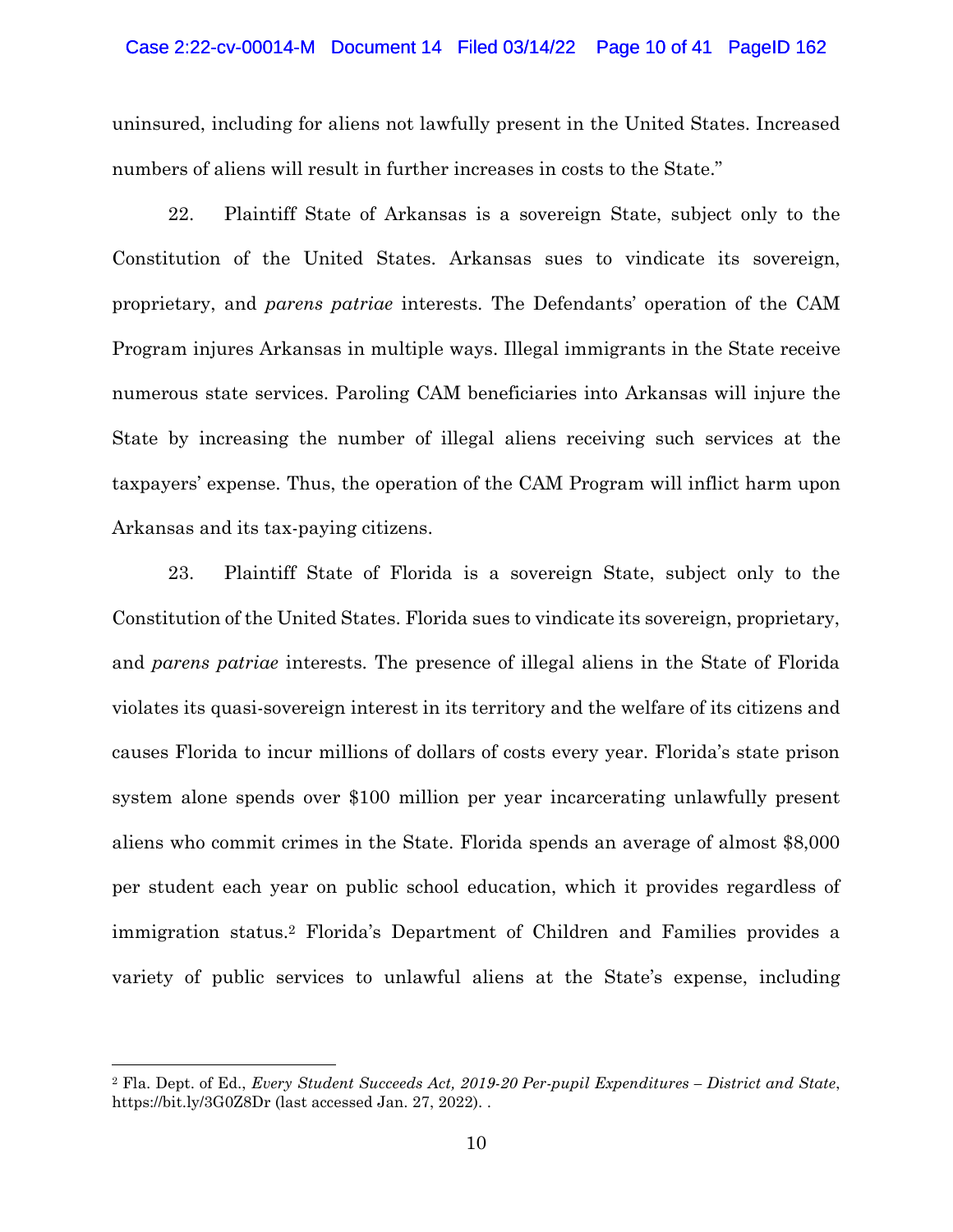#### Case 2:22-cv-00014-M Document 14 Filed 03/14/22 Page 11 of 41 PageID 163

providing shelter to victims of domestic violence, providing care to neglected children, and providing substance abuse and mental health treatment. Finally, Florida frequently pays the cost of emergency medical services for the uninsured. Increased presence of illegal aliens will undoubtedly increase financial costs incurred by Florida.

24. Plaintiff State of Idaho is a sovereign State, subject only to the Constitution of the United States. Idaho sues to vindicate its sovereign, proprietary, and *parens patriae* interests. The Defendants' operation of the CAM Program injures Idaho in multiple ways. Illegal immigrants in the State receive numerous state services, including healthcare, education, drivers-license, and criminal justicerelated services, among others. Paroling CAM beneficiaries into Idaho will injure the State by increasing the number of illegal aliens receiving such services at its expense. Thus, the operation of the CAM Program will inflict harm upon Idaho and its taxpaying citizens.

25. Plaintiff State of Indiana is a sovereign State, subject only to the Constitution of the United States. Indiana sues to vindicate its sovereign, proprietary, and *parens patriae* interests. The Defendants' operation of the CAM Program injures Indiana in multiple ways. Upon information and belief, the Defendants' operation of the CAM Program injures Indiana by increasing the amounts of money the state is spending on a number of services, including healthcare and education services. Paroled members of the CAM Program would be eligible for Medicaid and the Indiana Children's Health Insurance Program. Paroled children in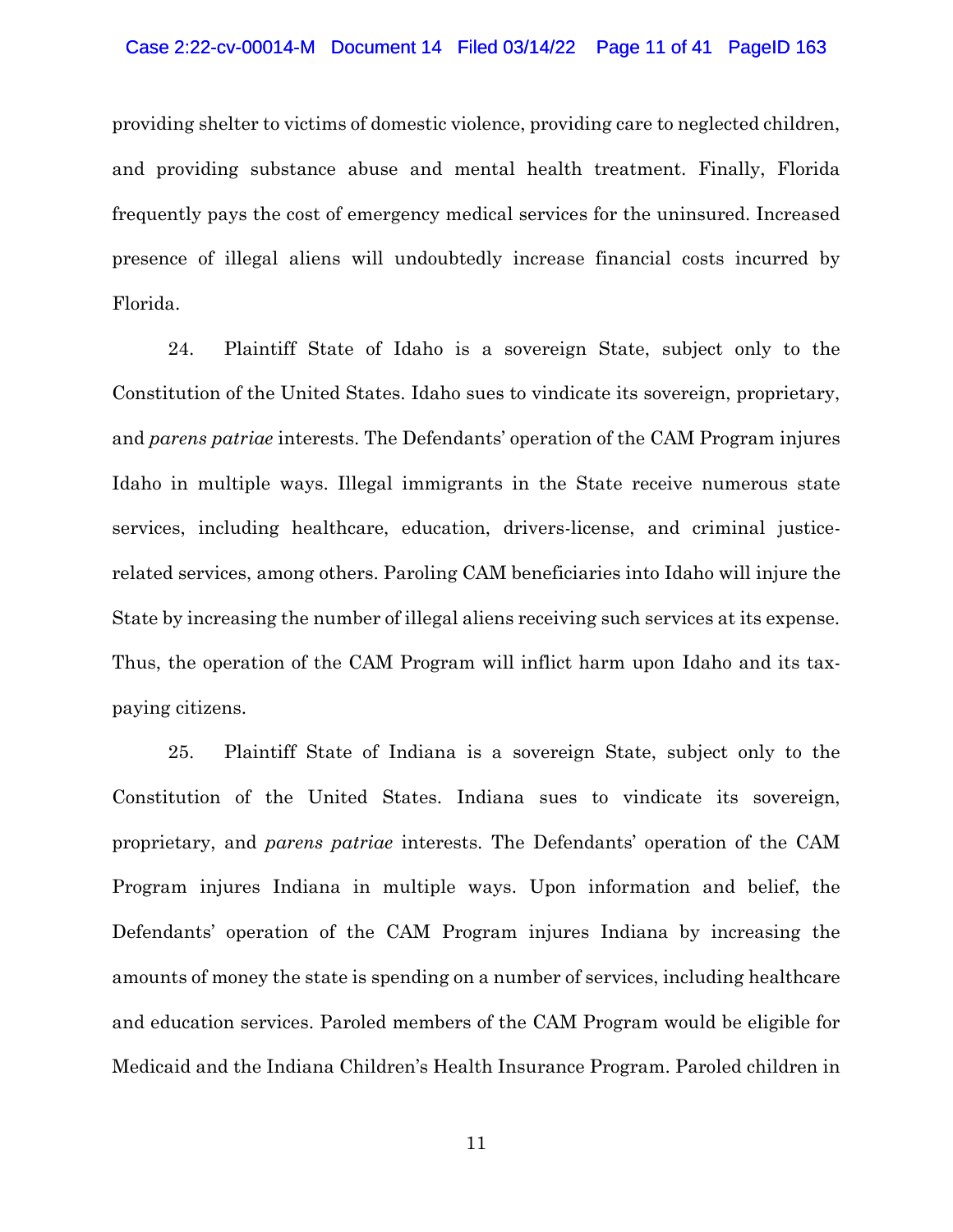the CAM Program would enroll in schools in Indiana where additional funds will be expended to ensure the children are learning English and not falling behind in their studies.

26. Plaintiff Commonwealth of Kentucky is a sovereign State of the United States of America. Kentucky sues to vindicate its sovereign, proprietary, and *parens patriae* interests. The Defendants' operation of the CAM Program injures Kentucky in multiple ways. Illegal aliens in the State receive numerous state services, including healthcare, education, drivers-license, and criminal justice-related services, among others. Paroling CAM beneficiaries into Kentucky will injure the State by increasing the number of illegal aliens receiving such services at its expense. Thus, the operation of the CAM Program will inflict harm upon Kentucky and its tax-paying citizens.

27. Plaintiff State of Louisiana is a sovereign State, subject only to the Constitution of the United States. Louisiana sues to vindicate its sovereign, proprietary, and *parens patriae* interests. The Defendants' operation of the CAM Program injures Louisiana in multiple ways. Illegal aliens in the State receive numerous state services. For example, Louisiana must incur the expense of providing a free public education to any school age child admitted through CAM—a cost of approximately \$11,000 per year per child. Paroling CAM beneficiaries into Louisiana will injure the State by increasing the number of illegal aliens receiving such services at the taxpayers' expense.

28. In fact, Defendant Department of Homeland Security ("DHS") has admitted that Louisiana, like other States and municipalities, is directly and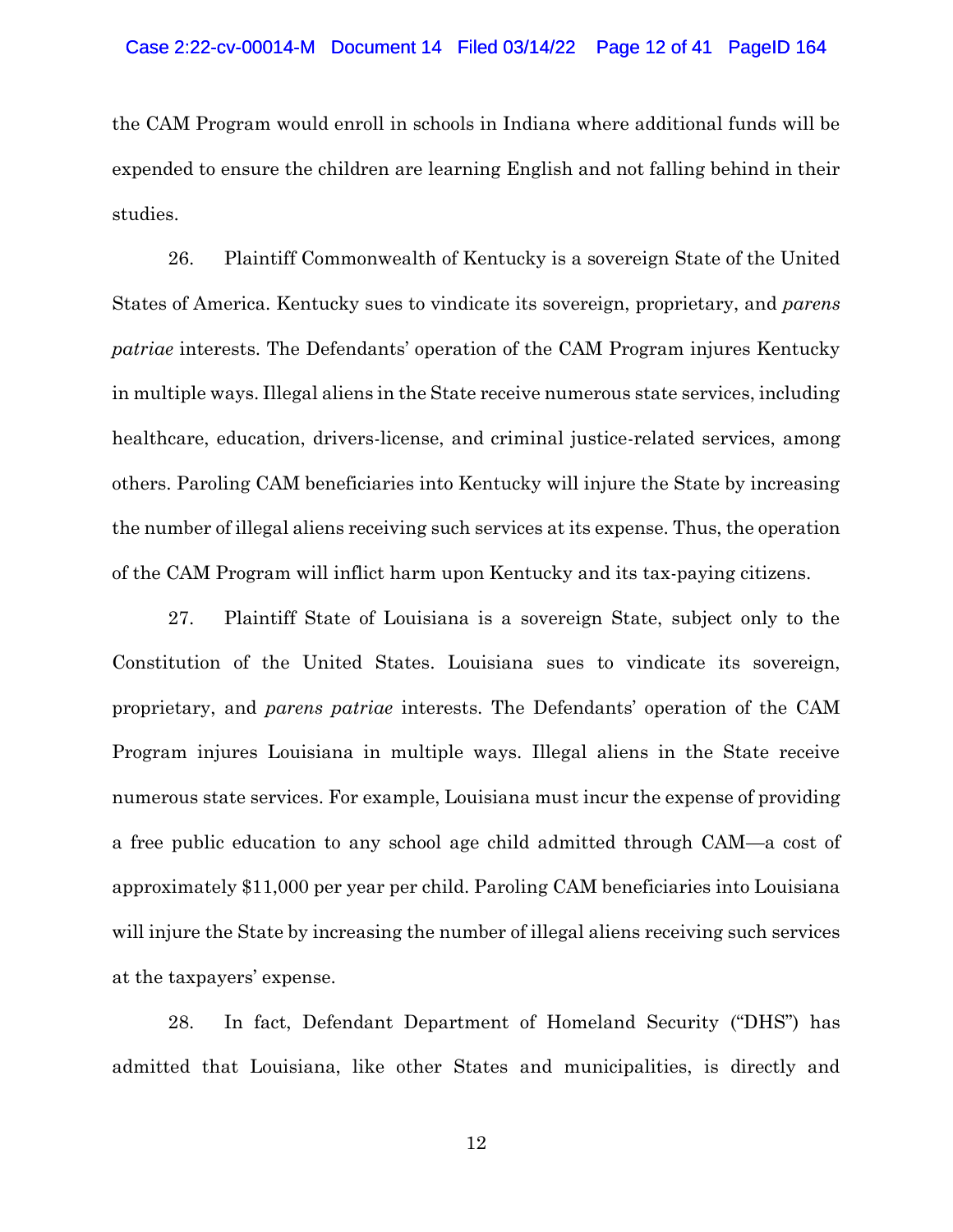#### Case 2:22-cv-00014-M Document 14 Filed 03/14/22 Page 13 of 41 PageID 165

concretely affected by changes to DHS rules and policies that have the effect of easing, relaxing, or limiting immigration enforcement. DHS further admitted that such changes can negatively impact Louisiana's law enforcement, housing, medical, education, employment, commerce, and healthcare needs and budgets, as well as its other important health, safety, and pecuniary interests.

29. Furthermore, Defendant DHS specifically admitted that relaxation of the standards for granting relief from return or removal, such as asylum, an increase in releases from detention, a relaxation of the standards for granting release from detention, changes to immigration benefits or eligibility, and rules, policies, and procedures that could result in significant increases to the number of people residing in a community result in direct and concrete injury to Louisiana. DHS specifically admitted that such injuries include increasing the rate of crime, consumption of public benefits and services, strain upon the healthcare system, harm to the environment, and increased economic competition with Louisiana's current residents for, among other things, employment, housing, goods, and services.

30. Plaintiff State of Missouri is a sovereign State, subject only to the Constitution of the United States. Missouri sues to vindicate its sovereign, proprietary, and *parens patriae* interests. The Defendants' operation of the CAM Program injures Missouri in multiple ways. Illegal immigrants in the State receive numerous state services, including healthcare, education, drivers-license, and criminal justice-related services, among others. Paroling CAM beneficiaries into Missouri will injure the State by increasing the number of illegal aliens receiving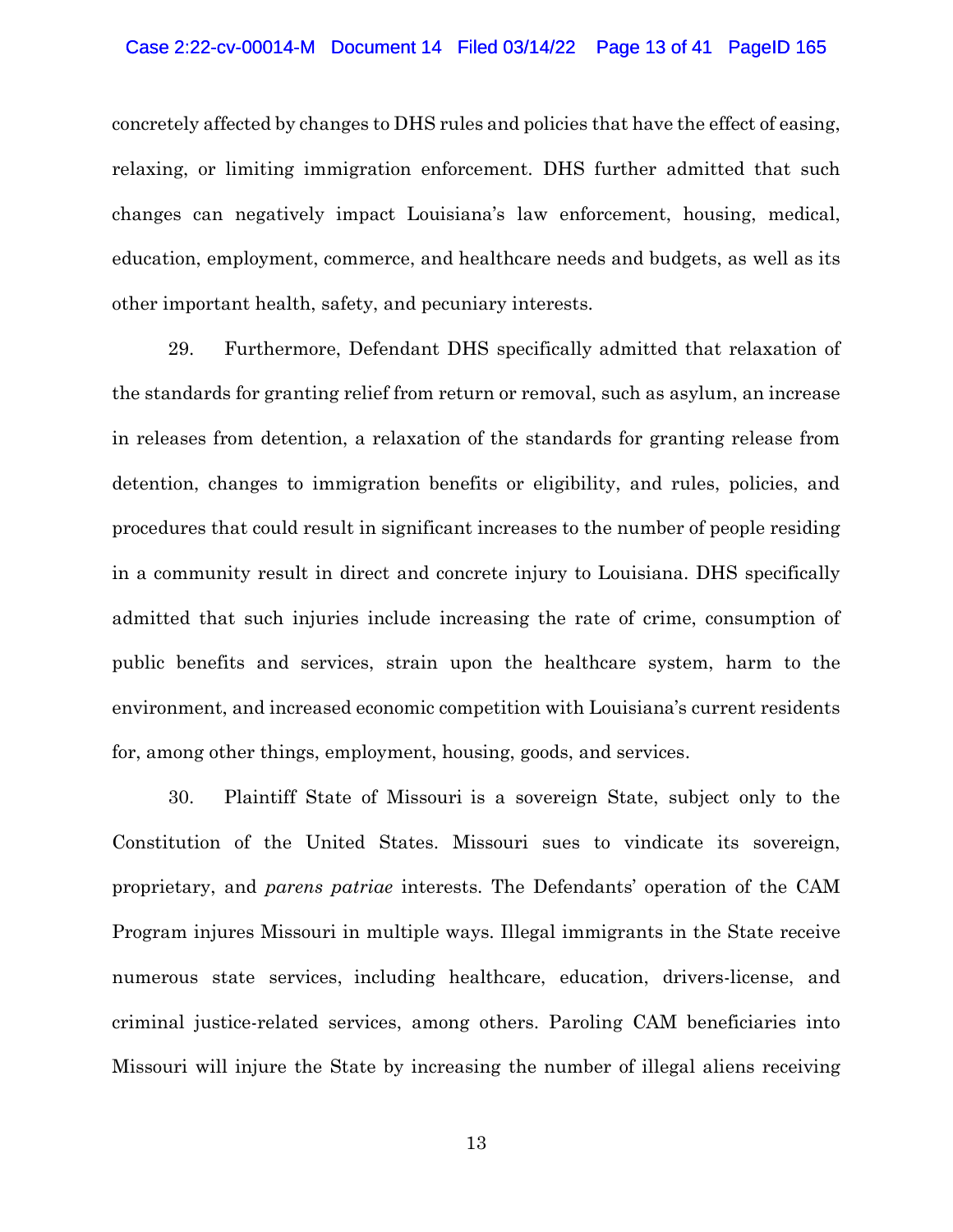#### Case 2:22-cv-00014-M Document 14 Filed 03/14/22 Page 14 of 41 PageID 166

such services at its expense. Thus, the operation of the CAM Program will inflict harm upon Missouri and its tax-paying citizens.

31. Plaintiff State of Montana is a sovereign State, subject only to the Constitution of the United States. Montana sues to vindicate its sovereign, proprietary, and *parens patriae* interests. The Defendants' operation of the CAM Program injures Montana in multiple ways. Illegal immigrants in the State receive numerous state services. Paroling CAM beneficiaries into Montana will injure Montana by increasing the number of illegal aliens receiving such services at its expense. A 2018 study estimated that approximately 3,000 illegal aliens currently reside in Montana. Migration Policy Institute, *Profile of the Unauthorized Population (MT)*, https://bit.ly./3r5Pz1w. A 2016 study estimated the number to be around 5,000. *See U.S. unauthorized immigrant population estimates by state*, Pew Research Center (2016), https://pewrsr.ch/3G9ce1c. A 2017 study estimated the annual cost per illegal alien to Montana taxpayers is \$4,802. Federation for American Immigration Reform, *The Fiscal Burden of Illegal Immigration* 34 (2017), https://bit.ly/34e9DWC. Thus, the operation of the CAM Program will inflict harm upon Montana and its tax-paying citizens.

32. Plaintiff State of Oklahoma is a sovereign State, subject only to the Constitution of the United States. Oklahoma sues to vindicate its sovereign, proprietary, and *parens patriae* interests. The Defendants' operation of the CAM program injures Oklahoma's interests in its territory and the welfare of its citizens and causes Oklahoma to incur millions of dollars of costs every year. Oklahoma sits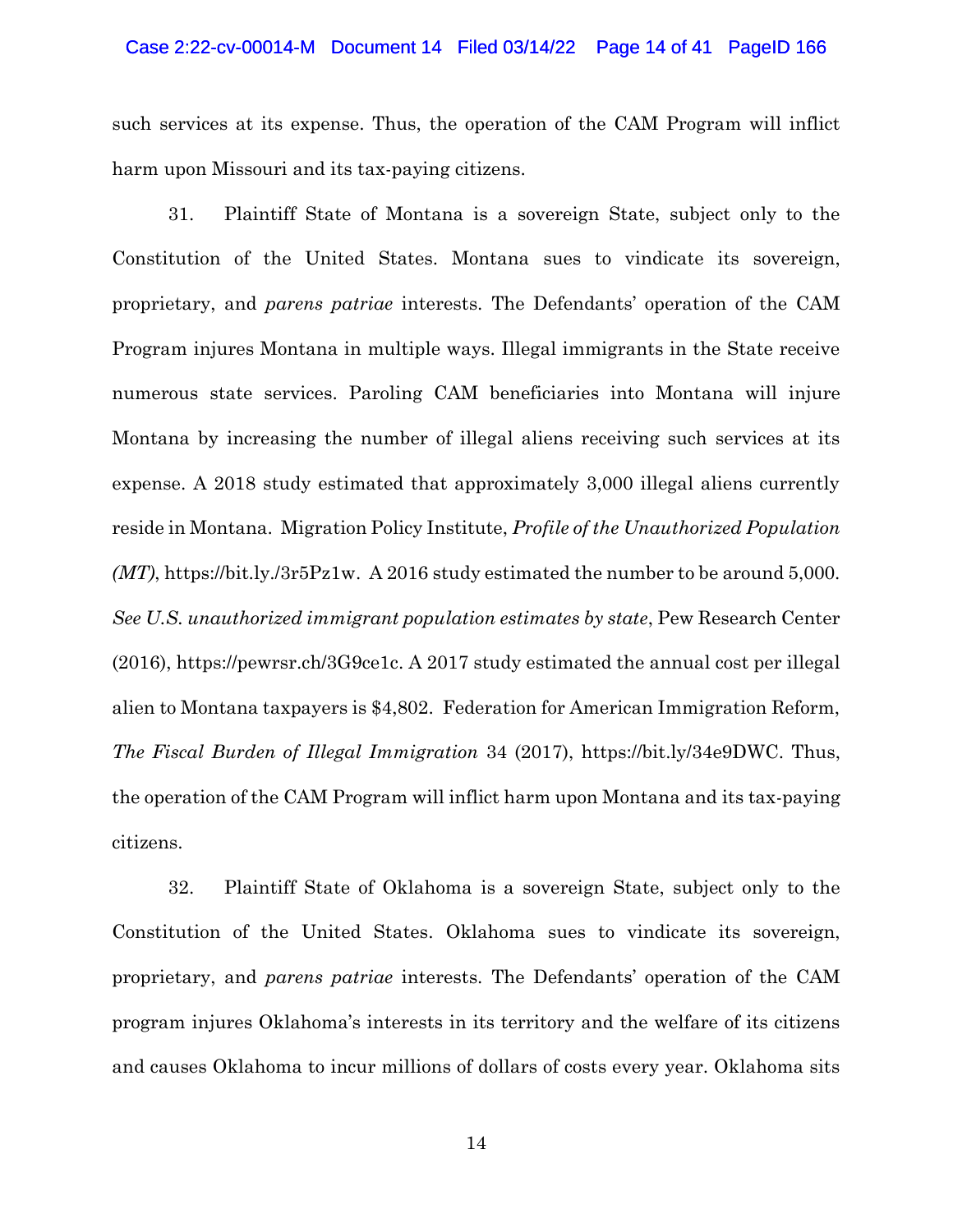#### Case 2:22-cv-00014-M Document 14 Filed 03/14/22 Page 15 of 41 PageID 167

close to the southern border of the United States and sits on the Interstate 35 and Interstate 44 corridors, which serve as major arteries for the illegal immigration that CAM encourages and for related illegal drug traffic. As a result, the state's agencies are often tasked with resolving the problems created by the CAM program and incurring additional costs. For example, Oklahoma penitentiaries currently house prisoners not lawfully present in the United States who have committed crimes, at cost to Oklahoma of over \$20,000 per year per prisoner. Oklahoma must incur the expense of providing a free public education to any school age child admitted through CAM—a cost of approximately \$9,000 per year per child. Oklahoma also incurs significant costs for health care and other state services that are broadly available in the state, including to illegal aliens. Increasing the presence of aliens through the CAM program and its parole process will impose financial harm on Oklahoma.

33. Plaintiff State of South Carolina is a sovereign State, subject only to the Constitution of the United States. South Carolina sues to vindicate its sovereign, proprietary, and *parens patriae* interests. The Defendants' operation of the CAM Program injures South Carolina in multiple ways, including pecuniary injuries and injuries to its quasi-sovereign interest in its territory. With respect to pecuniary injuries, the State of South Carolina expends significant state resources on providing state services to Illegal aliens in the State. As one example, the State spends thousands of dollars per student each year on public school education, which the State provides to students regardless of their immigration status. Paroling CAM beneficiaries into South Carolina will injure the State by increasing the number of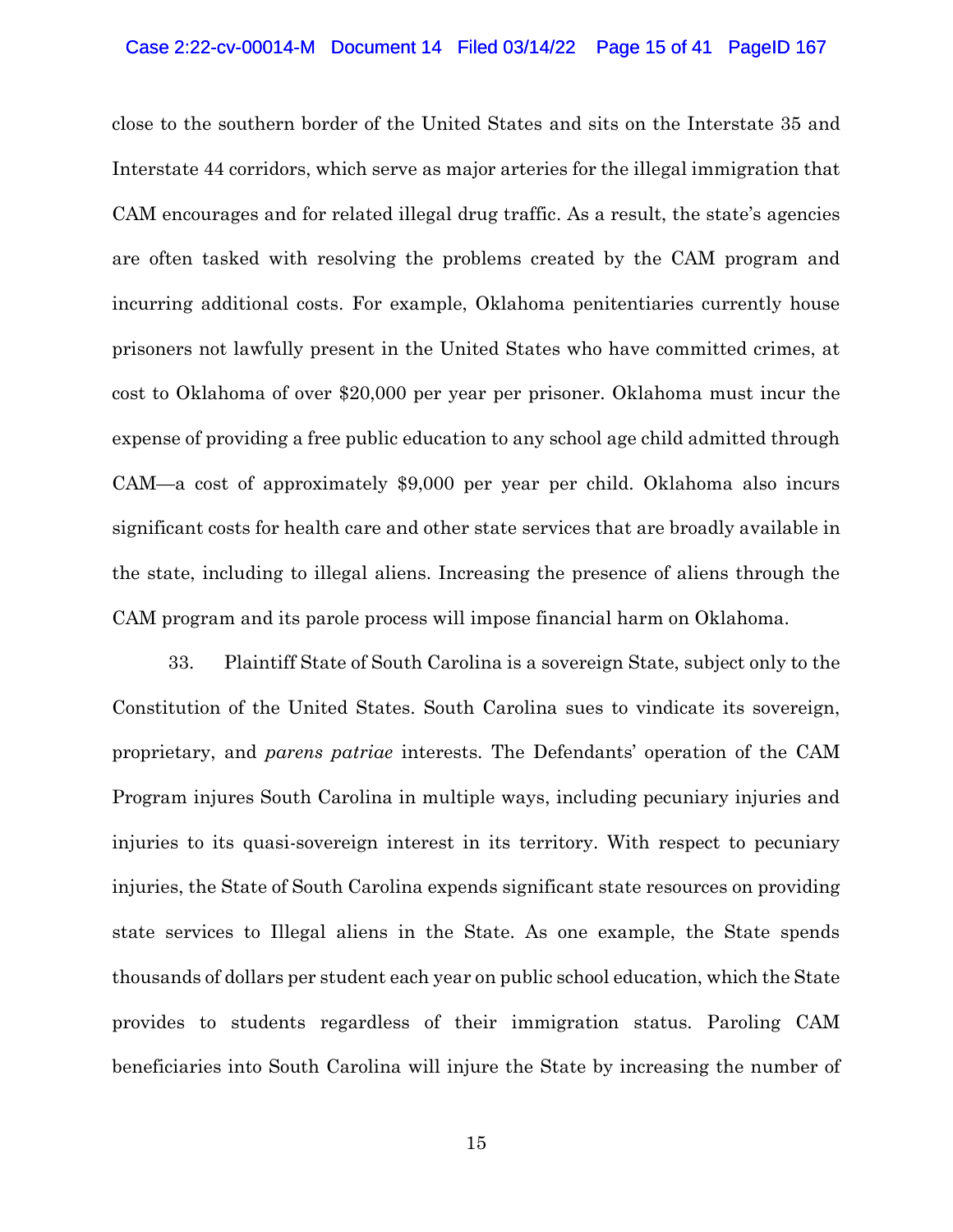#### Case 2:22-cv-00014-M Document 14 Filed 03/14/22 Page 16 of 41 PageID 168

illegal aliens receiving such services at the taxpayers' expense. Thus, the operation of the CAM Program will inflict harm upon South Carolina and its tax-paying citizens.

34. Plaintiff State of Utah is a sovereign State, subject only to the Constitution of the United States. Utah sues to vindicate its sovereign, proprietary, and *parens patriae* interests. The Defendants' operation of the CAM Program injures Utah in multiple ways. Illegal immigrants in the State receive numerous state services, including healthcare, education, drivers-license, and criminal justice-related services, among others. Paroling CAM beneficiaries into Utah will injure the State by increasing the number of illegal aliens receiving such services at its expense. Thus, the operation of the CAM Program will inflict harm upon Utah and its tax-paying citizens.

## **B. Defendants.**

35. Defendant Joseph R. Biden, Jr., is the President of the United States. He is sued in his official capacity.

36. Defendant United States of America is the federal sovereign.

37. Defendant Antony J. Blinken is the United States' Secretary of State. He is sued in his official capacity only.

38. Defendant U.S. Department of State ("DOS") oversees and administers portions of the refugee resettlement program through Defendant, the Bureau of Population, Refugee, and Migration ("PRM"), and administers the Resettlement Support Centers ("RSC") in El Salvador, Guatemala, and Honduras.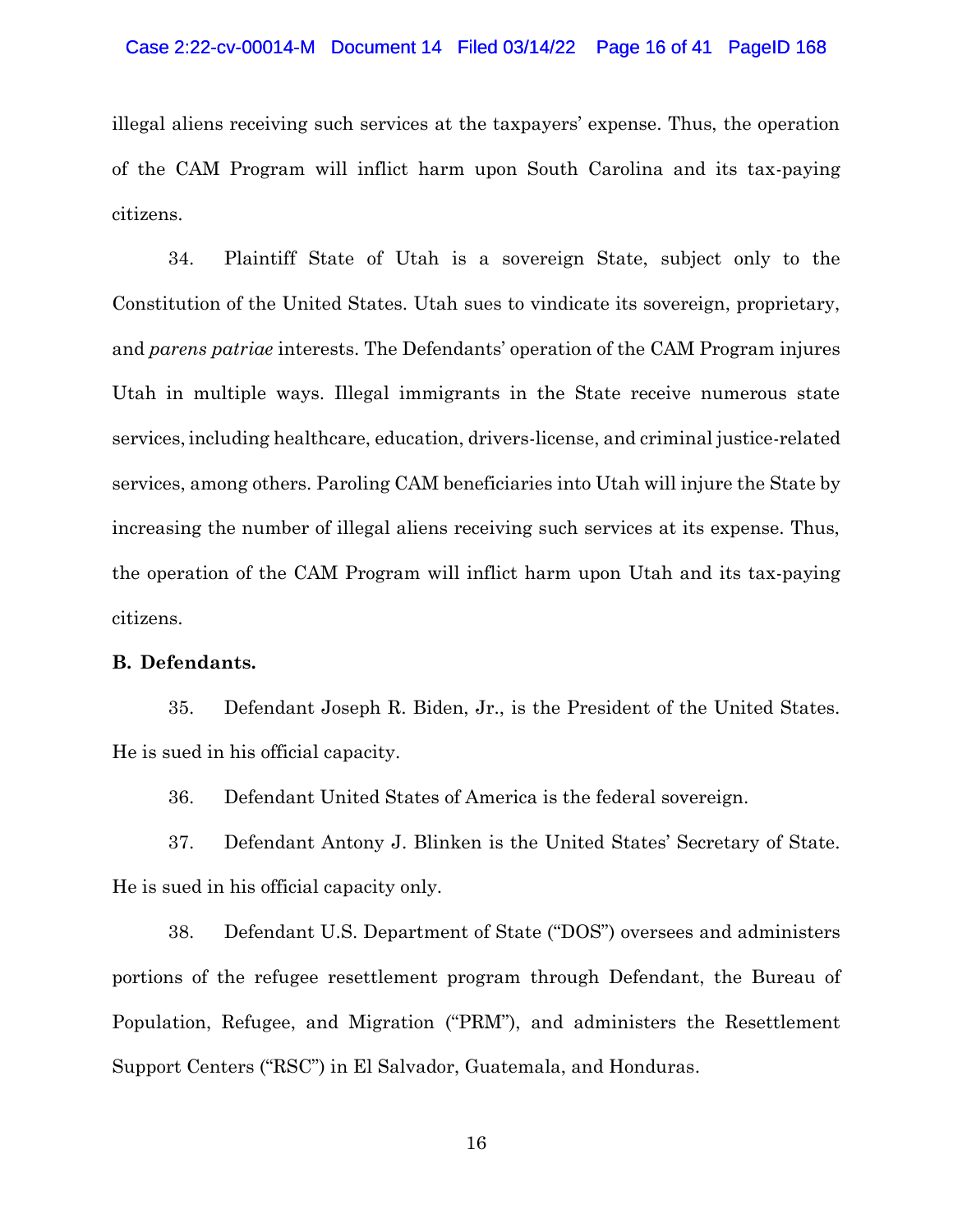#### Case 2:22-cv-00014-M Document 14 Filed 03/14/22 Page 17 of 41 PageID 169

39. Defendant Nancy Izzo Jackson is the Senior Bureau Official at PRM. She is sued in her official capacity only.

40. Defendant Alejandro Mayorkas is the U.S. Secretary of Homeland Security. He is sued in his official capacity only.

41. Defendant U.S. Department of Homeland Security ("DHS") oversees Defendant U.S. Citizenship and Immigration Services ("USCIS") as a constituent agency of DHS. DHS and its constituent agencies administer the Immigration and Nationality Act ("INA").

42. Defendant Ur Jaddou is the Director of USCIS. He is sued in his official capacity only.

## **JURISDICTION AND VENUE**

43. The Court has jurisdiction over this dispute because it arises under the Constitution and laws of the United States. *See* 28 U.S.C. §§ 1331, 1346, 1361; 5 U.S.C. §§ 702–703. It has jurisdiction under 5 U.S.C. §§ 705–706 and 28 U.S.C. §§ 1361 and §§ 2201–2202 to render the declaratory and injunctive relief that the Plaintiff States request. The Plaintiff States' claims are not subject to the INA's denial of jurisdiction for claims on behalf of an alien, 8 U.S.C. § 1252(g), because it is bringing this suit for the benefit of itself and its citizens.

44. This district is a proper venue because the State of Texas resides here and a substantial part of the events or omissions giving rise to Texas's claims occurred here. 28 U.S.C. § 1391(e).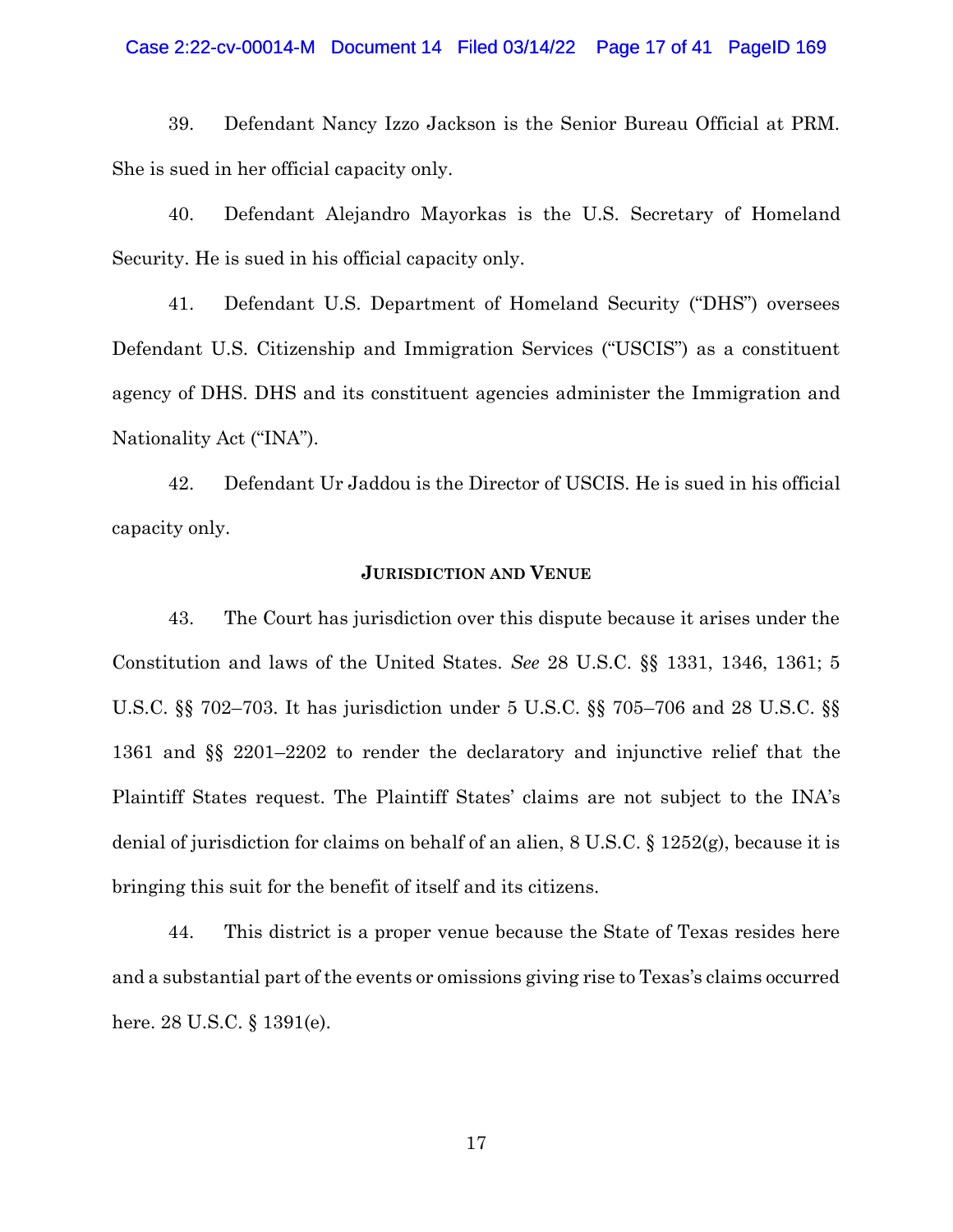#### **FACTS**

### **A. The Refugee Admissions Program and the Parole Authority**

45. Congress, through the INA, provides a fulsome statutory scheme to address matters related to immigration, refugees, and the government's parole authority.

46. Specifically, the INA defines the term "refugee," and enumerates the mechanism for granting refugee status. *See* 8 U.S.C § 1157 *et seq*. The INA defines as a refugee:

[A]ny person who is outside any country of such person's nationality or, in the case of a person having no nationality, is outside any country in which such person last habitually resided, and who is unable or unwilling to return to, and is unable or unwilling to avail himself or herself of the protection of, that country because of persecution or a wellfounded fear of persecution on account of race, religion, nationality, membership in a particular social group, or political opinion.

8 U.S.C. § 1101(a)(42)(A). The INA also provides limited authority to consider the admission of a refugee who is *within* their home country—but the underlying requirements still apply (persecution on account of race, religion, nationality, membership in a particular social group, or political opinion). *Id.* at § 1101(a)(42)(B). Importantly, the INA does not provide any authority to categorically admit individuals into the United States who do not qualify as refugees under the law, but who otherwise present sympathetic circumstances.

47. As established by Congress by statute, the Refugee Admissions Program involves a careful consultation process between the President and the Congress whereby the President proposes an annual cap on the number of refugees who can be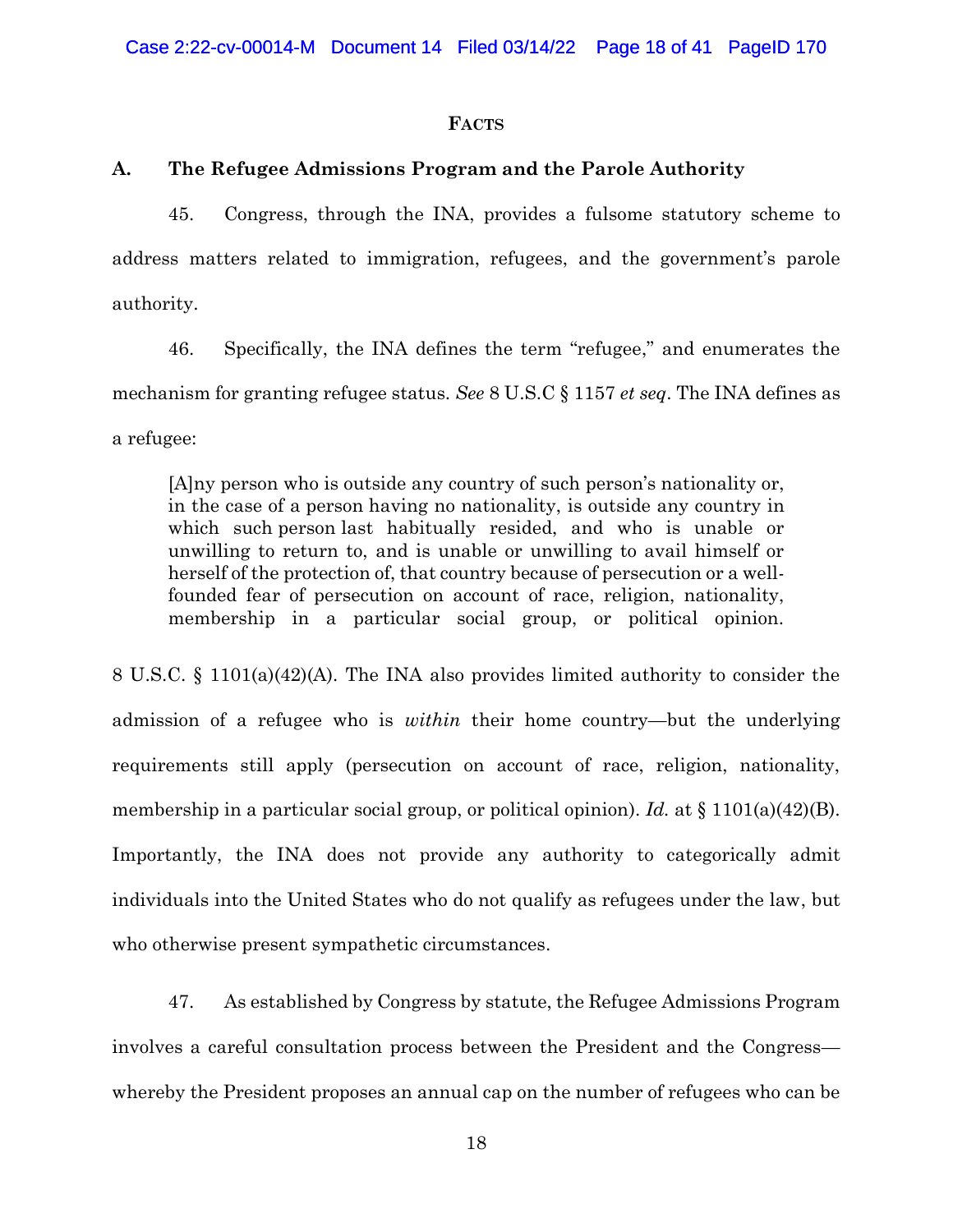#### Case 2:22-cv-00014-M Document 14 Filed 03/14/22 Page 19 of 41 PageID 171

admitted in a given fiscal year, consults with Congress on that number, and then carries on duties related to an admission of a number of refugees no higher than that number. 8 U.S.C. §§ 1157(a)(2), (d).

48. Separately, the INA provides the specific instances where the government may use its authority to parole individuals into the United States who otherwise would not be lawfully permitted to enter. *See* 8 U.S.C. § 1182(d)(5). Specifically, Congress has directed that parole may only be granted on a case-by-case basis, and even then, only for "urgent humanitarian reasons or significant public benefit." *Id*. at § 1182(d)(5)(A). *See also Texas v. Biden*, 20 F.4th 928, 947 (5th Cir. 2021).

49. Congress added those restrictions—the case-by-case basis for urgent humanitarian reasons or significant public benefit—to the parole power in 1996, because:

The text of section  $212(d)(5)$  is clear that the parole authority was intended to be used on a case-by-case basis to meet specific needs, and *not as a supplement to Congressionally-established immigration policy.*  In recent years, however, parole has been used increasingly to admit *entire categories of aliens who do not qualify for admission under any other category in immigration law, with the intent that they will remain permanently in the United States*. This contravenes the intent of section 212(d)(5), but also illustrates why further, specific limitations on the Attorney General's discretion are necessary.

H.R. Rep. No. 104-469, at 140 (1996) (emphasis added).

50. Congress emphasized that DHS "may not parole into the United States an alien who is a refugee unless the Attorney General determines that compelling reasons in the public interest with respect to that particular alien require that the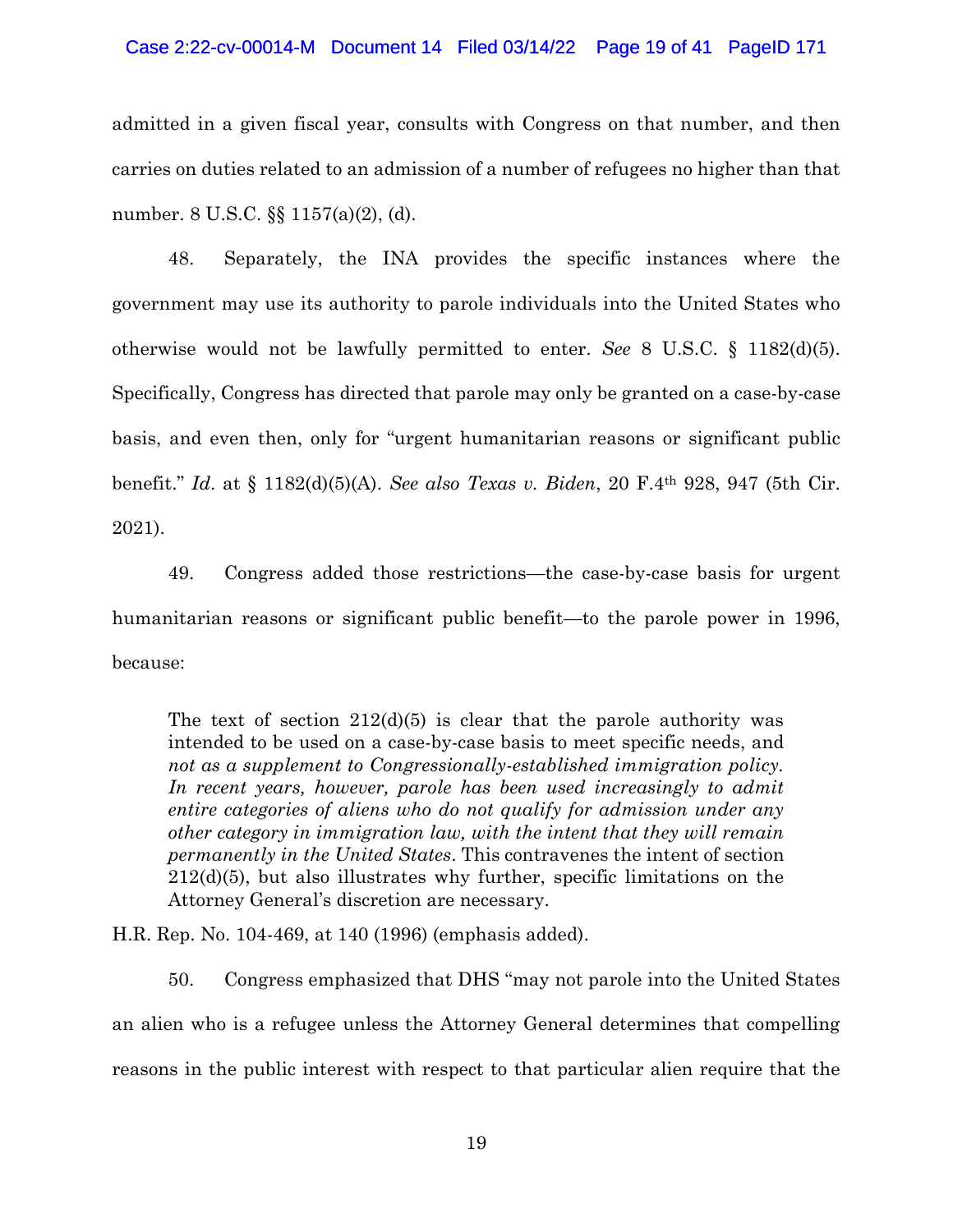#### Case 2:22-cv-00014-M Document 14 Filed 03/14/22 Page 20 of 41 PageID 172

alien be paroled into the United States rather than be admitted as a refugee[.]" 8 U.S.C. § 1182(d)(5)(B). *See also Texas v. Biden*, 20 F.4th at 994.

51. As the U.S. Court of Appeals for the Fifth Circuit recently noted, "[q]uintessential modern uses of the parole power include, for example, paroling aliens who do not qualify for an admission category but have an urgent need for medical care in the United States and paroling aliens who qualify for a visa but are waiting for it to become available." *Id.* at \*6.

## **B. The Obama Administration Creates the First Central American Minors Program in 2014.**

52. Following three years of increasing apprehensions of minors along the southwest border—roughly 24,000 in FY2012, 39,000 in FY2013, and 69,000 in FY20143—the Obama Administration unveiled the Central American Minors Program in the 2014 Report to Congress on the Proposed Refugee Admissions for Fiscal Year 2015. U.S. Dep't of State, Proposed Refugee Admissions for Fiscal Year 2015 at iii-iv (Sept. 14, 2014), https://bit.ly/3mnxZUd. The report stated that the Obama Administration "planned establishment of in-country refugee programs for minors in Honduras, El Salvador, and Guatemala." *Id.* Noting the exponential rise in the number of unaccompanied alien children crossing the southwest border, the stated purpose of the program was "to reduce unlawful and dangerous migration to the United States[.]" *Id.* In other words, the Obama Administration created the

<sup>3</sup> These numbers reflect only encounters by U.S. Border Patrol accessed at https://bit.ly/3qjEtVo.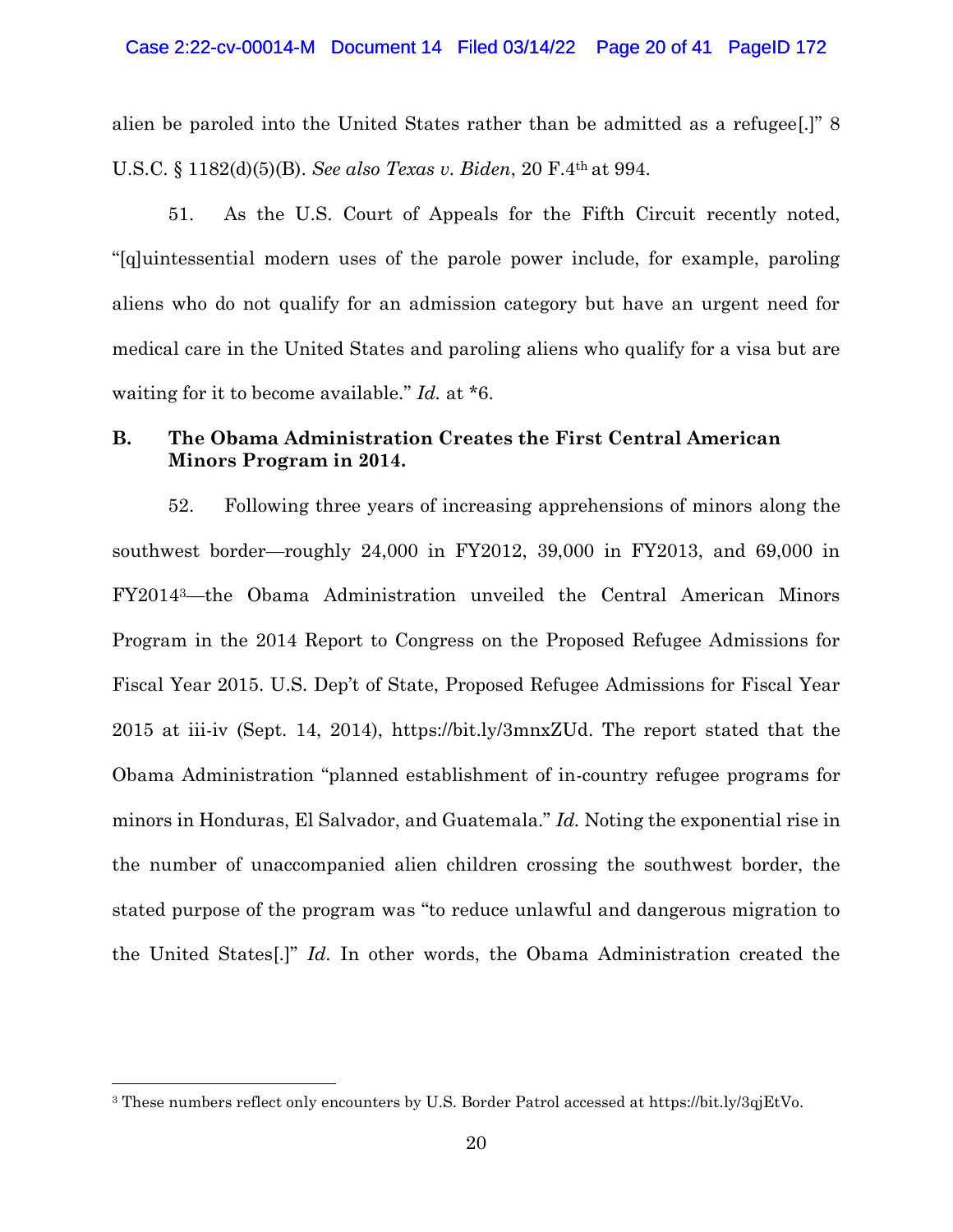#### Case 2:22-cv-00014-M Document 14 Filed 03/14/22 Page 21 of 41 PageID 173

program as a mechanism to *decrease* the number of unaccompanied alien children crossing the southwest border.

53. On or about November 14, 2014, DOS and DHS issued a joint press release announcing a two-prong program and providing details on eligibility in a fact sheet. Bureau of Population, Refugees, and Migration, U.S. Dep't. of State, In-Country Refugee/Parole Program for Minors in El Salvador, Guatemala, and Honduras with Parents Lawfully Present in the United States (Nov. 14, 2014), https://bit.ly/3yJBgC8. At no time did DOS or DHS issue a notice of proposed rulemaking or otherwise provide an opportunity for meaningful notice and comment, or any alternative means of stakeholder input, prior to the November 2014 statement.

54. The first prong, known as the CAM Refugee Program, permitted nationals of El Salvador, Guatemala, and Honduras to apply for their children to be screened for refugee status eligibility in their country of nationality. *Id*.

55. To qualify, the parent in the United States had to be at least eighteen (18) years of age and must be within certain immigration statuses. Specifically, the qualifying parent was required to be either a lawful permanent resident or a recipient of temporary protected status, parole, deferred action, Deferred Enforced Departure, or withholding of removal. *Id*.

56. The qualifying child had to be the biological, step, or legally adopted child of the qualifying parent, under twenty-one (21) years of age, unmarried, and a national of El Salvador, Guatemala, or Honduras. *Id*.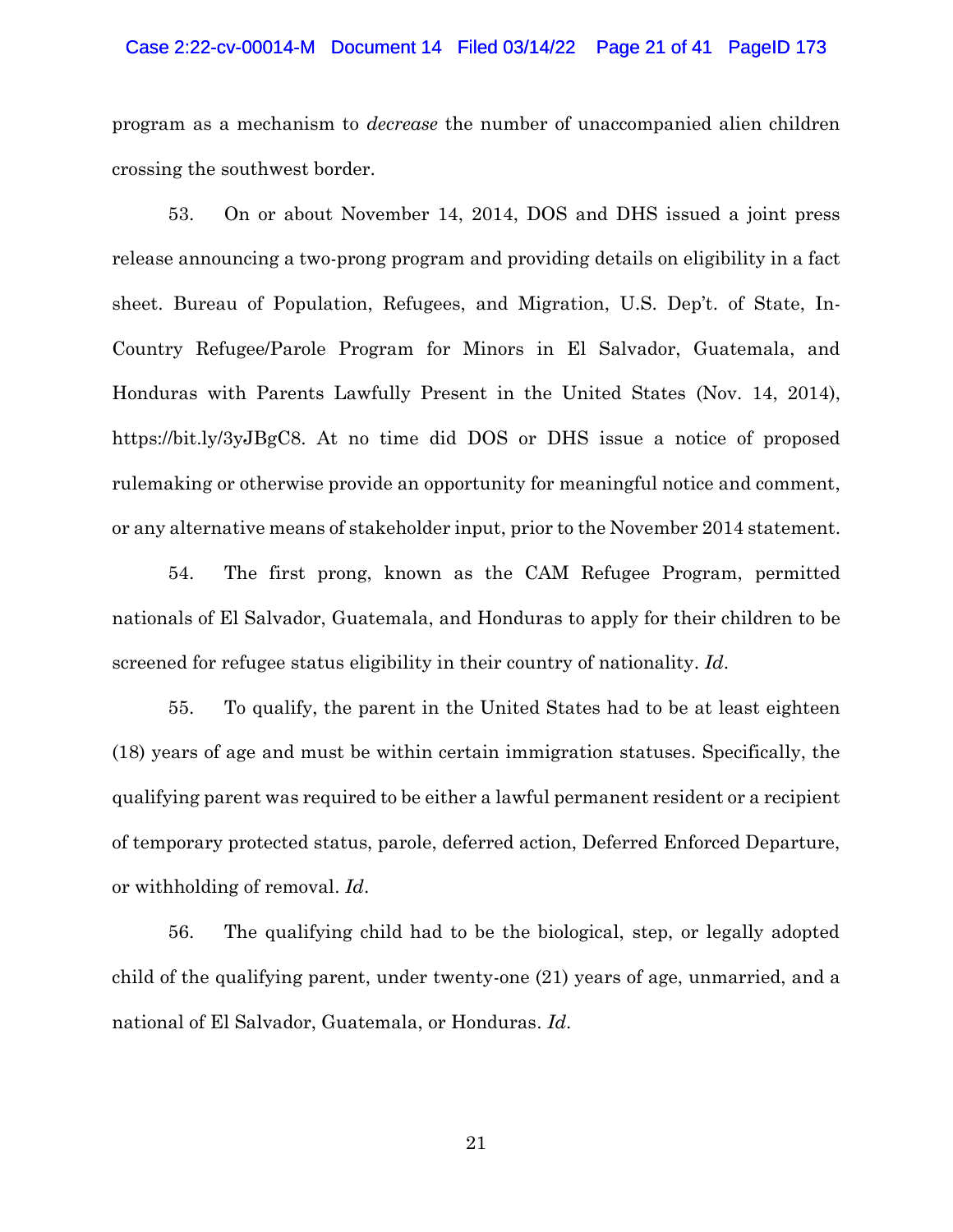#### Case 2:22-cv-00014-M Document 14 Filed 03/14/22 Page 22 of 41 PageID 174

57. While billed as a program for children to relocate to the United States to join their parents, applications remained low.

58. The Obama Administration subsequently expanded the program to deem certain adults were eligible under CAM, including an in-country parent of the qualifying child, either married to the qualifying parent or not. U.S. Dep't of State, Expansion of the Central American Minors (CAM) Program (Nov. 15, 2016), https://bit.ly/3mlVJIe.

59. Through the program, qualifying parents would file Form DS-7699, Affidavit of Relationship (AOR) for Minors Who Are Nationals of El Salvador, Guatemala, and Honduras. DOS would review the affidavits and those provided access to the program would begin with data collection at an RSC and ultimately a refugee eligibility interview by a USCIS officer specifically trained to determine eligibility pursuant to the definition of a refugee

60. The second prong, the CAM Parole Program, afforded any alien found ineligible for refugee status an opportunity to be automatically considered for significant interest parole into the United States.

61. By December 2016, filings totaled 9,916 affidavits in various stages of the CAM process. The program saw an approximate 25% approval rate for the CAM Refugee Program and a far larger number approved under the CAM Parole Program. U.S. Citizenship and Immigration Serv. Ombudsman, Recommendation on the Central American Minors (CAM) Refugee/Parole Program (Dec. 21, 2016), https://bit.ly/3ecnTB8. Specifically, the former USCIS Ombudsman noted that "the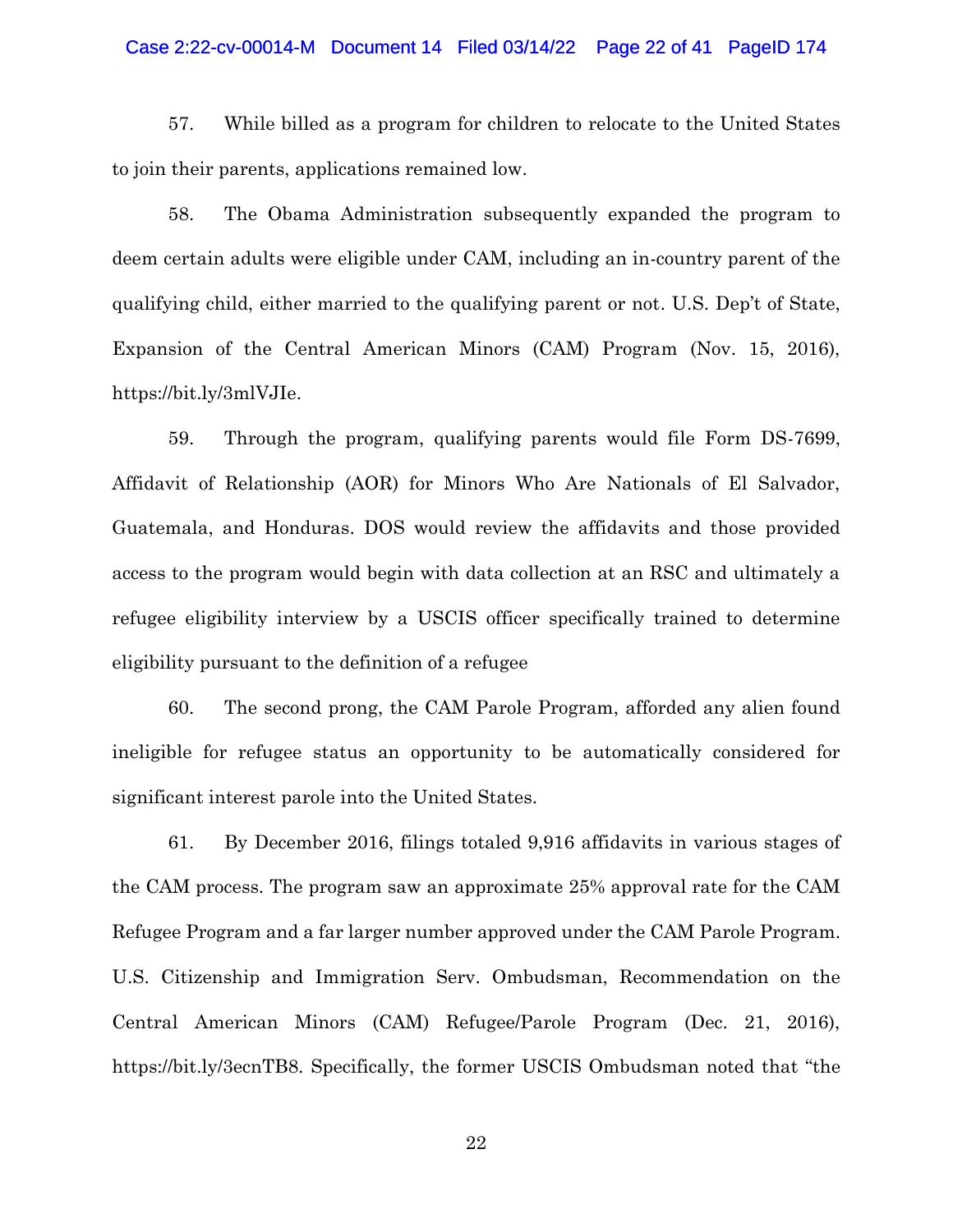#### Case 2:22-cv-00014-M Document 14 Filed 03/14/22 Page 23 of 41 PageID 175

majority of CAM applicants are granted parole rather than refugee status after a USCIS interview. *Id.* at 25. And as noted by one district court years later, "[f]om its inception, the CAM Program granted parole broadly. Throughout its operation, the Program approved approximately 99% of beneficiaries who were interviewed and considered for parole." *S.A. v. Trump*, 363 F. Supp. 3d 1048, 1078 (N.D. Cal. 2018).

62. While filings remained low, nearly 40,000 unaccompanied alien children were apprehended along the southwest border in Fiscal Year 2015 and an additional approximate 59,700 were apprehended in Fiscal Year 2016, *see* United States Border Patrol, *Total Unaccompanied Alien Children Apprehensions by* Month, https://bit.ly/3qjEtVo—the opposite result of its goal of "reduc[ing] unlawful and dangerous migration to the United States." U.S. Dep't of State, Proposed Refugee Admissions for Fiscal Year 2015 at iii-iv (Sept. 14, 2014), https://bit.ly/3mnxZUd.

## **C. The Trump Administration Terminates the CAM Program.**

63. On January 25, 2017, President Trump issued Executive Order 13767, directing the Secretary of DHS to "take appropriate action to ensure that parole authority under section 212(d)(5) of the INA…is exercised only on a case-by-casebasis in accordance with the plain language of the statute[.]" Exec. Order No. 13767, 82 Fed. Reg. 8793 (Jan. 30, 2017).

64. DHS subsequently conducted a review of the program pursuant to the Executive Order. As part of that review:

DHS found that as of July 13, 2017, the CAM Program had approved 99% of the beneficiaries who had been interviewed as refugees or recommended them for parole (30% as refugees, 69% for parole) and that only 1% had been denied both refugee status and parole. DHS's review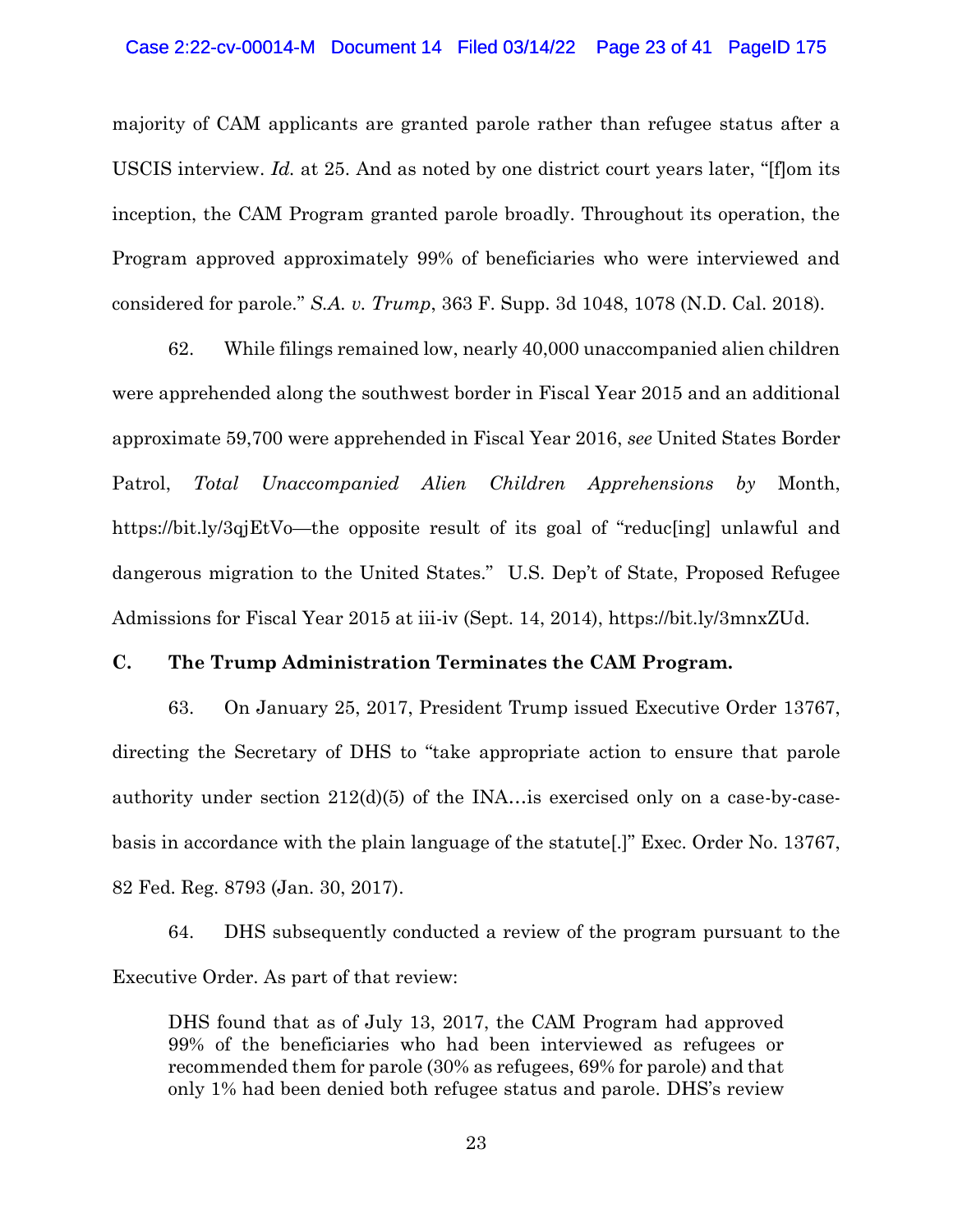determined that "the CAM Parole program provided parole very broadly and not in accordance with the statu[t]e and the President's Executive Order."

*S.A. v. Trump*, 363 F. Supp. 3d 1048, 1079 (N.D. Cal. 2018).

65. The Trump Administration subsequently terminated the entire CAM Program, phasing out the CAM Parole Program and then the CAM Refugee Program.

66. On August 16, 2017, DHS published a Notice in the Federal Register announcing the termination of the CAM Parole Program. Termination of the Central American Minors Parole Program, 82 Fed. Reg. 38926 (Aug. 16, 2017). In rescinding the program, DHS noted by way of background, that "[i]n general, under current immigration laws, only lawful permanent residents and U.S. citizens can file familybased immigrant visa petitions. Therefore, many of the qualifying parents under the [CAM Program] are unable to file an immigrant petition for their in-country relatives." *Id.* DHS described the automatic consideration of parole for applicants who were denied refugee status, and then announced that it would no longer consider or authorize any parole requests and rescinded the approval of any alien who was conditionally approved but who had not yet traveled to the United States. *Id*.

67. On November 8, 2017, DOS ended the CAM Refugee Program by announcing that it would no longer accept any new applications effective the following day. U.S. Dep't of State, Status of the Central American Minors Program (Nov. 8, 2017), https://bit.ly/32dMeEa.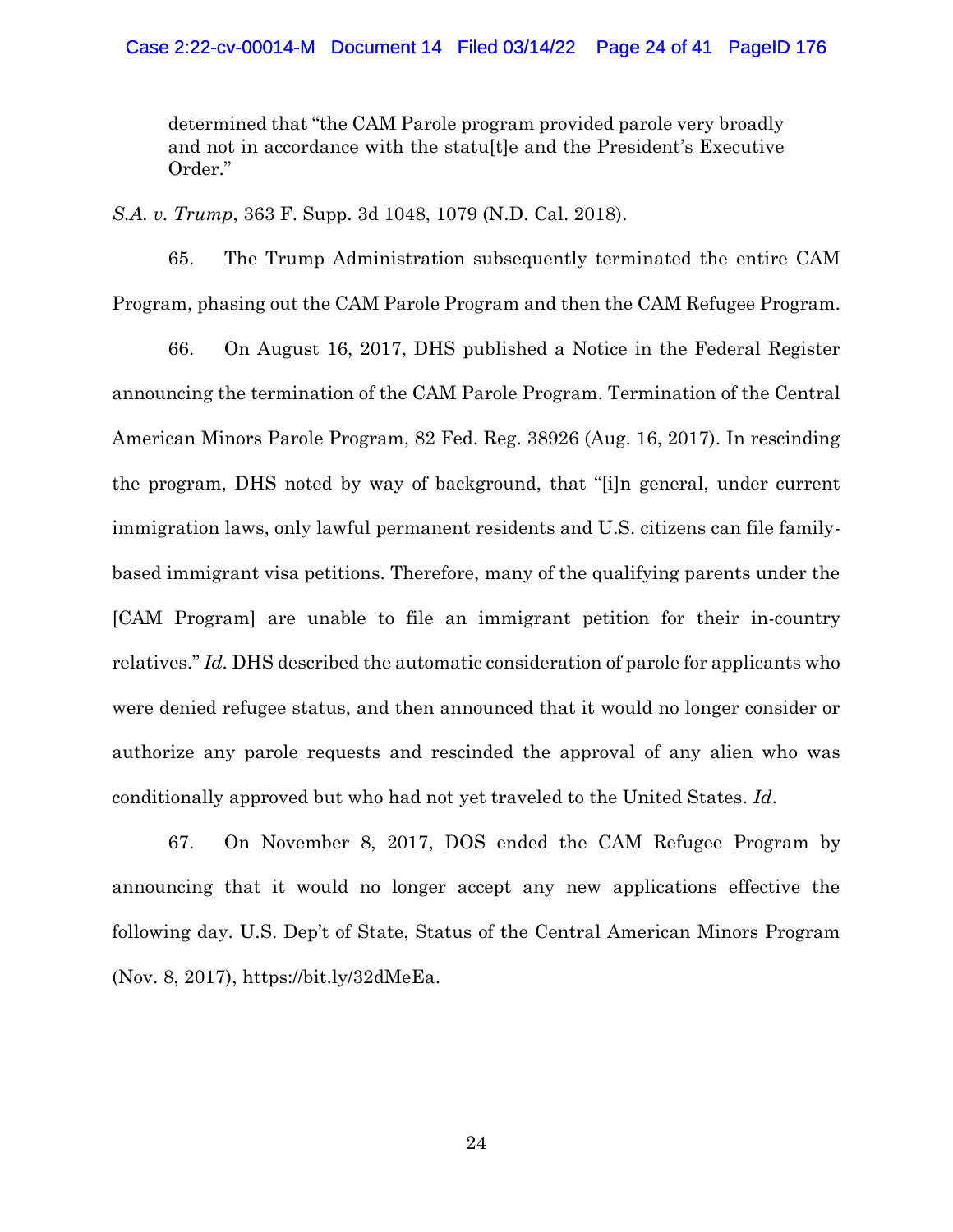#### **D. The Biden Administration Reinstates the CAM Program**

68. On March 10, 2021, DHS and DOS announced the reinstatement of the CAM Program in two phases: (1) identifying and reopening all cases previously filed and suspended prior to the 2017 terminations, and (2) expanding the program and accepting new applications. U.S. Dep't of State, Restarting the Central American Minors Program (Mar. 10, 2021), https://bit.ly/32o9gYs.

69. Under the reinstated program and following verification that the qualifying parent was still eligible and wished to proceed, DOS would work to contact qualifying children in El Salvador, Guatemala, and Honduras and resume processing. *Id*.

70. DOS and DHS did not publish a notice of proposed rulemaking nor provide any alternative notice in the Federal Register prior to or following the March 10 press release.

71. On June 15, 2021, DOS and DHS issued a second joint statement announcing the commencement of phase two of the reopening. Specifically, this phase was intended to "expand access to the program to a greater number of qualifying individuals." U.S. Dep't of Homeland Sec. and U.S. Dep't of State, *Joint Statement by the U.S. Department of Homeland Security and the U.S. Department of State on the Expansion of Access to the Central American Minors Program* (June 15, 2021), https://bit.ly/30KASqp.

72. DOS and DHS announced that access to the CAM Program would now be authorized for parents or legal guardians who do not have status in the United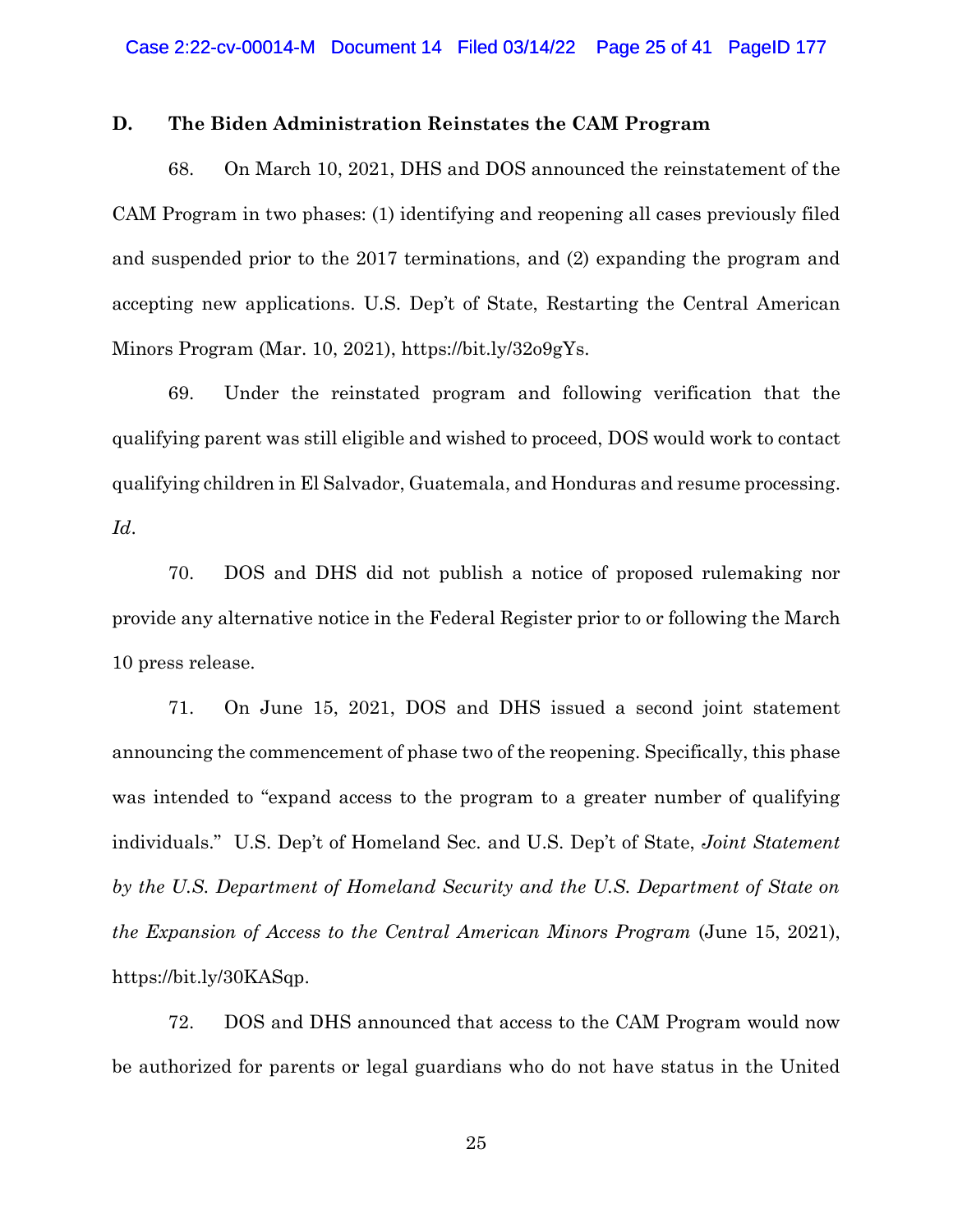#### Case 2:22-cv-00014-M Document 14 Filed 03/14/22 Page 26 of 41 PageID 178

States, but instead have a pending asylum application or a pending U-visa petition filed before May 21, 2021. *Id*.

73. On September 13, 2021, the Defendants announced that applications for the CAM Program would be accepted beginning on September 14. *See* U.S. Department of State*, Joint Department of State and Department of Homeland Security Rollout of the Application Process for the Central American Minors (CAM) Program*, (Sept. 13, 2021), https://bit.ly/3qjFBs6.

74. The Defendants still have not issued a notice of proposed rulemaking nor have the Defendants provided any reasoned explanation as to why an exemption to notice-and-comment rulemaking would apply in the instant case.

75. Instead, the reinstituted CAM Program "usurps the power of Congress to dictate a national scheme of immigration laws and is contrary to the INA," and interprets statutes where no ambiguity lies. *See* Memorandum and Order at 33, *Texas v. U.S*., No. 1:18-CV-00068 (S.D. Tex. Jul. 16, 2021).

76. These announcements are more than a general statement of departmental policy as they create rights for certain aliens (by expanding the universe of those granted parole), and obligations (through required expenditures by States, including the Plaintiff States, on healthcare, public education, and driver's licenses. *See id*. at 19 (citing *Pros. & Patients for Customized Case v. Shalala*, 56 F. 3d 592, 595 (5th Cir. 1995)).

77. Moreover, because the previous iteration of the CAM Program resulted in the approval of 99% of all applications—and considering the expanded categories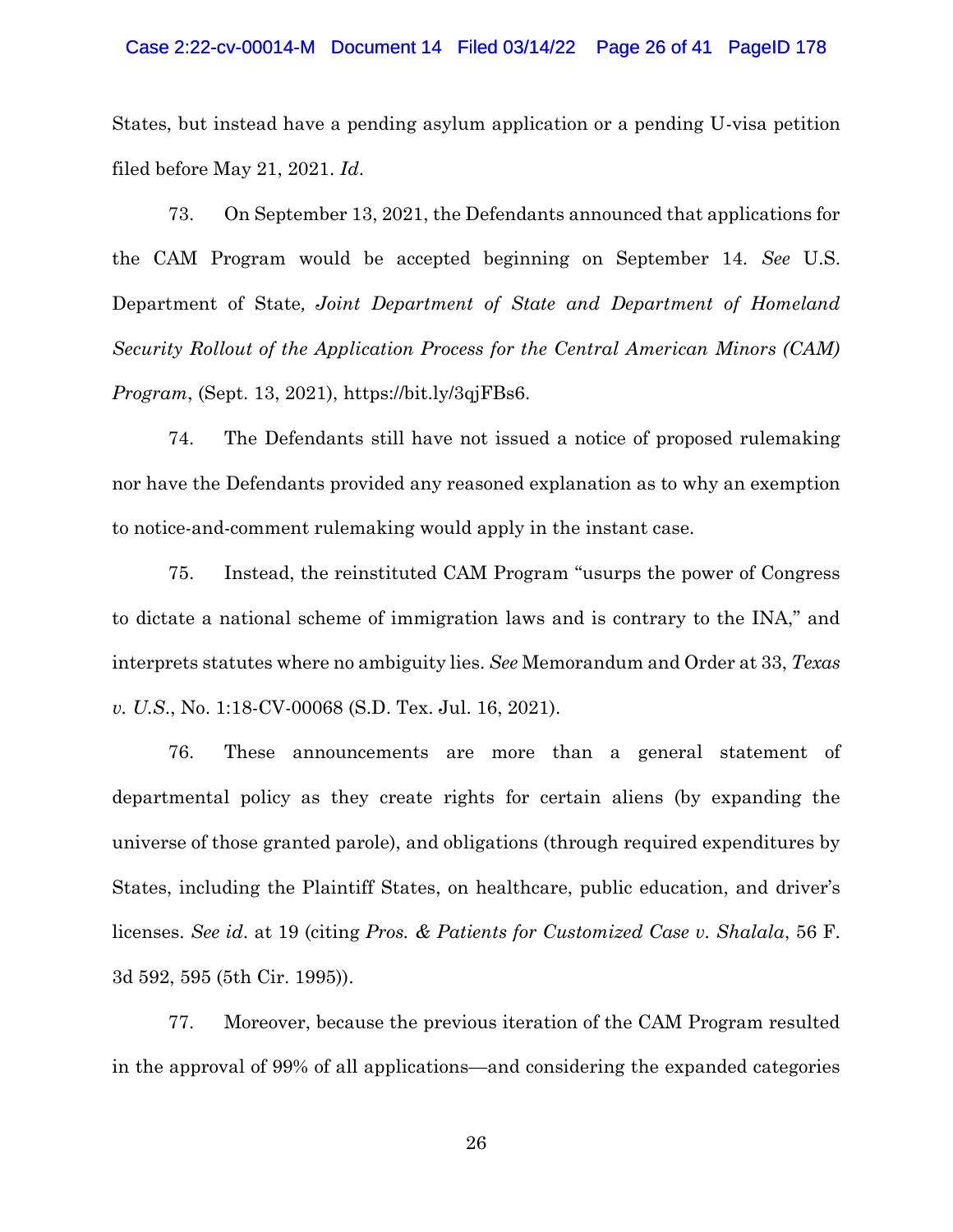#### Case 2:22-cv-00014-M Document 14 Filed 03/14/22 Page 27 of 41 PageID 179

of qualifying relatives announced by the Biden Administration—it is all but certain that the current iteration of the CAM Program will have a similar approval rate.

## **E. Irreparable Harms to the Plaintiff States**

78. As the unlawful population of the Plaintiff States continues to grow, the strain on the Plaintiff States' resources and the ability to provide essential services such as emergency medical care, education, driver's licenses, and other public safety services will rapidly decline. Additionally, all services will come at a higher cost.

79. While the Plaintiff States may have been able to estimate the population of qualifying parents when eligibility required lawful status, the expanded population is immeasurable. Border apprehensions have increased exponentially since February 1, 2021. *See* U.S. Customs and Border Protection, *Southwest Border Land Encounters*, https://bit.ly/30Nd0ma (last visited Jan. 27, 2022).

80. There is simply no accurate method to measure the number of aliens in the Plaintiff States without lawful status. Even if the Plaintiff States could estimate that population, it would then have to accurately estimate the number of qualifying family members in the Northern Triangle to truly calculate the total potential costs imposed on the Plaintiff States from the CAM Program.

81. As an example, as the Plaintiff States use individual school district projections to make formula funding choices, a sudden influx of students not previously accounted for, would increase education costs above what would have otherwise been expended. This would cause a disparity in funding which would have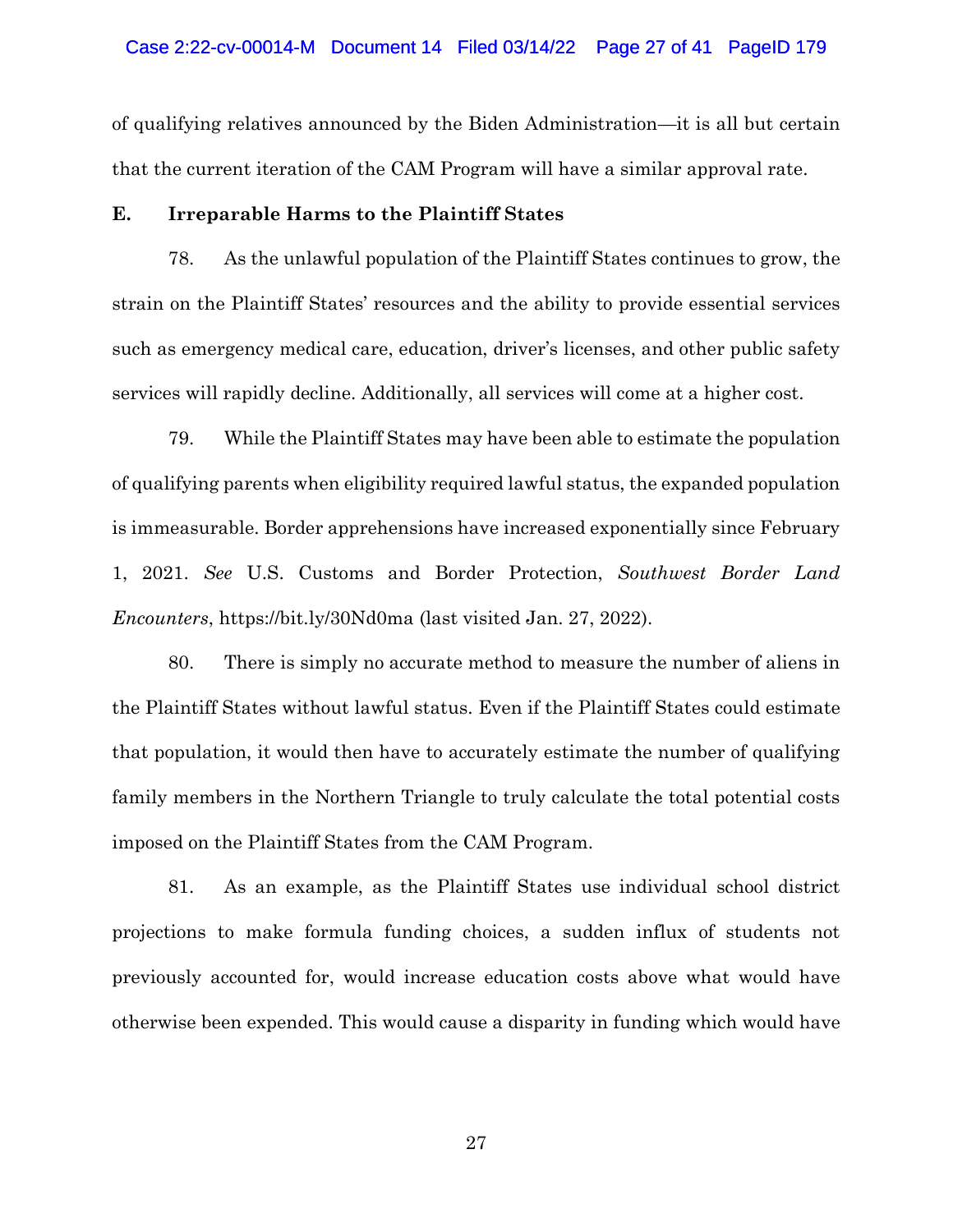#### Case 2:22-cv-00014-M Document 14 Filed 03/14/22 Page 28 of 41 PageID 180

dire consequences on each school district's resources and its ability to provide proper levels of education to students.

82. The Plaintiff States must account for anticipated expenditures in providing other social services including health care and driver's licenses and will be unable to do so through its budget if it cannot accurately approximate the amount of funds expended in providing these services to the qualifying children as they enter.

83. This affects the Plaintiff States' quasi-sovereign interests in their territory and their ability to properly carry out such interests on behalf of the citizens of the State.

84. The population boom that comes with expanded criteria and a *de facto* categorical parole program will irreparably harm the Plaintiff States.

#### **CLAIMS FOR RELIEF**

### **A. Agency Action Not in Accordance with Law.**

85. The APA prohibits agency actions that are "not in accordance with law." 5 U.S.C. § 706(2)(A).

86. Congress has explicitly prescribed the process for immigration, refugee admissions, and parole in the INA. The CAM Program—to the extent that it uses parole and operates outside of the Refugee Admissions Program—constitutes agency action not in accordance with law: it violates the limited authority given to the executive department to parole individuals for urgent humanitarian reasons or for significant public benefit only, which is to be determined on a case-by-case basis. 8 U.S.C.  $\S$  1182(d)(5)(A).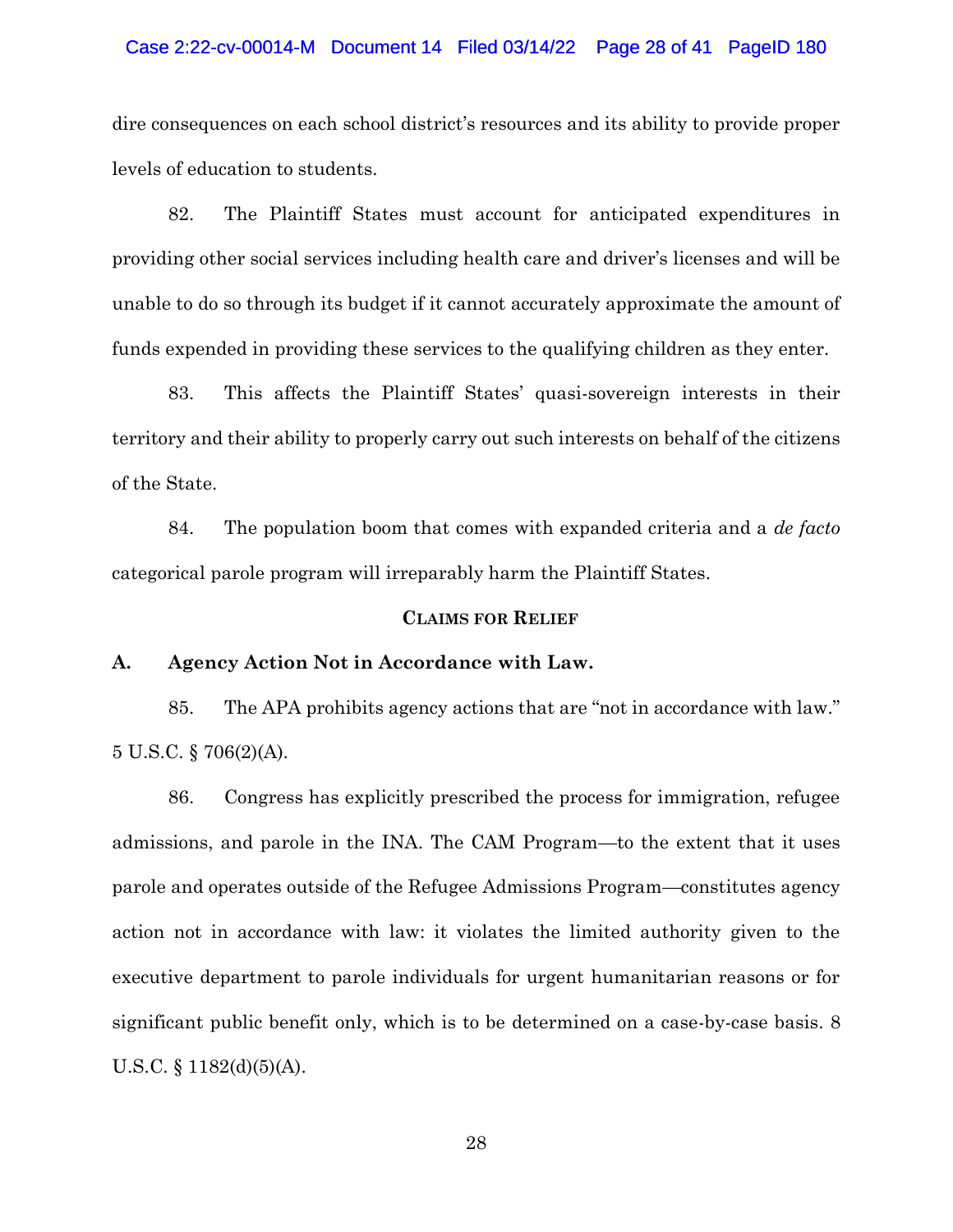#### Case 2:22-cv-00014-M Document 14 Filed 03/14/22 Page 29 of 41 PageID 181

87. The INA does not explicitly or implicitly create any authority in the executive branch that includes the ability to create an entire program that *categorically* considers applicants for benefits as applicants for parole. Congress does not "hide elephants in mouseholes" of this nature. *See Whitman v. Am. Trucking Ass'ns,* 531 U.S. 457, 468 (2001); *Banks v. Booth,* 3 F.4th 445, 449 (D.C. Cir. 2021). If it did, there would be no limit on the number of aliens who could be brought into the United States. Any administration could circumvent all caps set on immigration levels by simply determining general categories that constitute a "significant public benefit" or a "urgent humanitarian reason," reviewing an application from each applicant, and paroling all applicants because the administration desires such a result. Such a result is directly contrary to the plain text and legislative history of the parole statute.

88. The Defendants' implementation of CAM constitutes an unnecessary and *ultra vires* action in flagrant disregard of express and congressional authorization.

## **B. Arbitrary and Capricious Agency Action.**

89. The APA prohibits agency actions that are "arbitrary, capricious, [or] an abuse of discretion." 5 U.S.C. § 706(2)(A). Additionally, a rule that fails to include stated reasoning is arbitrary and capricious. *Action on Smoking & Health v. CAB*, 699 F.2d 1209, 1219 (D.C. Cir. 1983).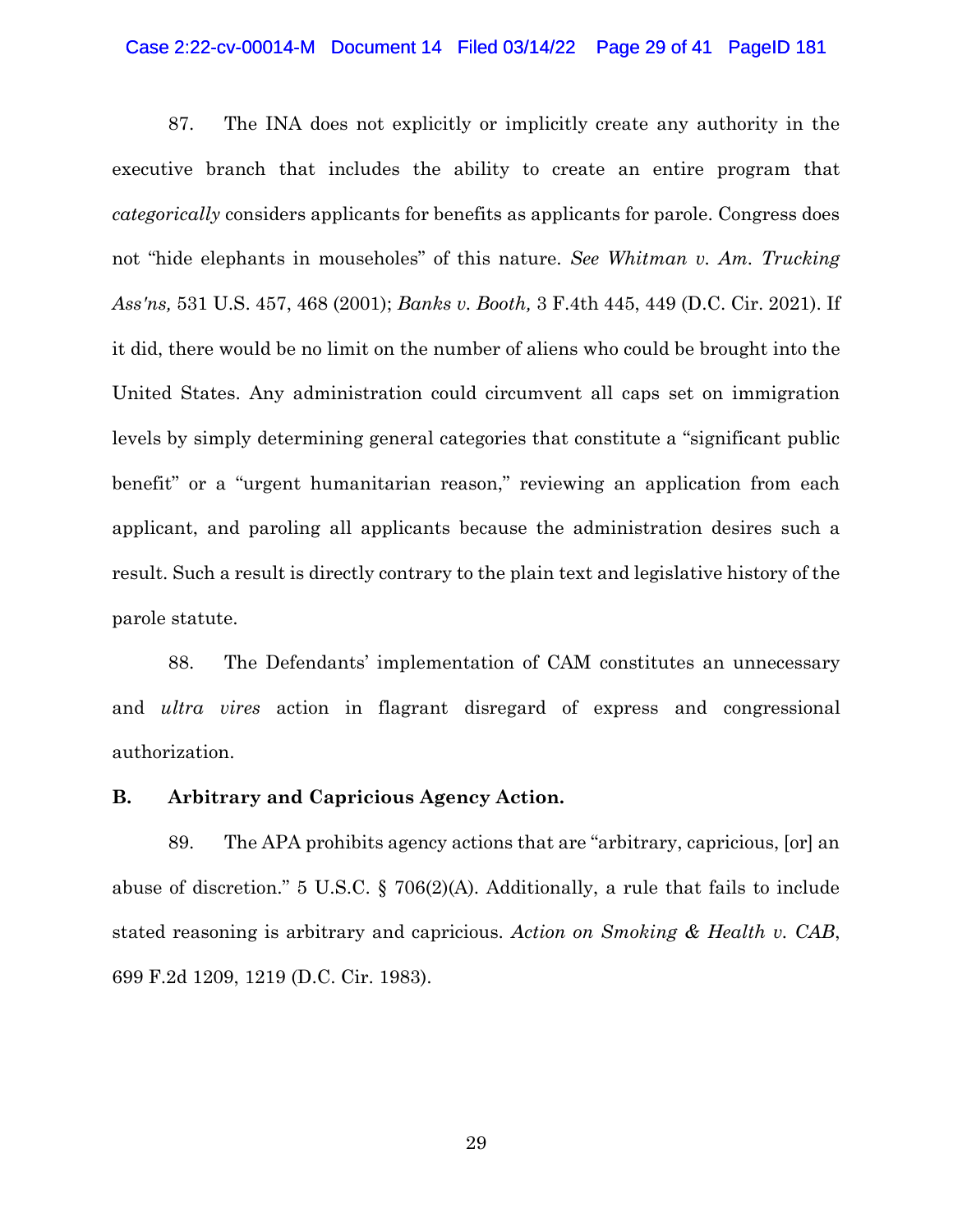#### **1. Lack of Reasoned Decision-Making.**

90. The March 10 and June 15 announcements fail to provide a reasoned explanation for resuming the CAM Program.

91. The announcements merely rely on the same statement that the Obama Administration used when CAM initially began in 2014. Specifically, it states that the program "provides a safe, legal, and orderly alternative to the risks incurred in the attempt to migrate to the United States irregularly" while remaining silent regarding its legality or basis in law.

92. Moreover, this explanation provides no insight on the issues and facts and could not be considered to reasonably provide any interested parties with sufficient insight on the subject matter. *American Iron & Steel Institute v. EPA*, 568 F.2d 284, 293 (3d Cir. 1977).

93. Additionally, the Defendants failed to assess the costs of the intended action and to base the decision on "reasonably obtainable scientific, technical, economic" data "concerning the need for, and consequences of" the rule. Exec. Order No. 12866, 58 Fed. Reg. 51735 (Oct. 4, 1993), as amended.

94. In the instant case, the Defendants failed to present any evidence that they considered the economic cost or consequences of their actions. The Defendants' announcements were geared solely to the benefit of the aliens eligible for the program with nothing to address the undue burden that such increase in population may carry for Plaintiff States or any other interested party.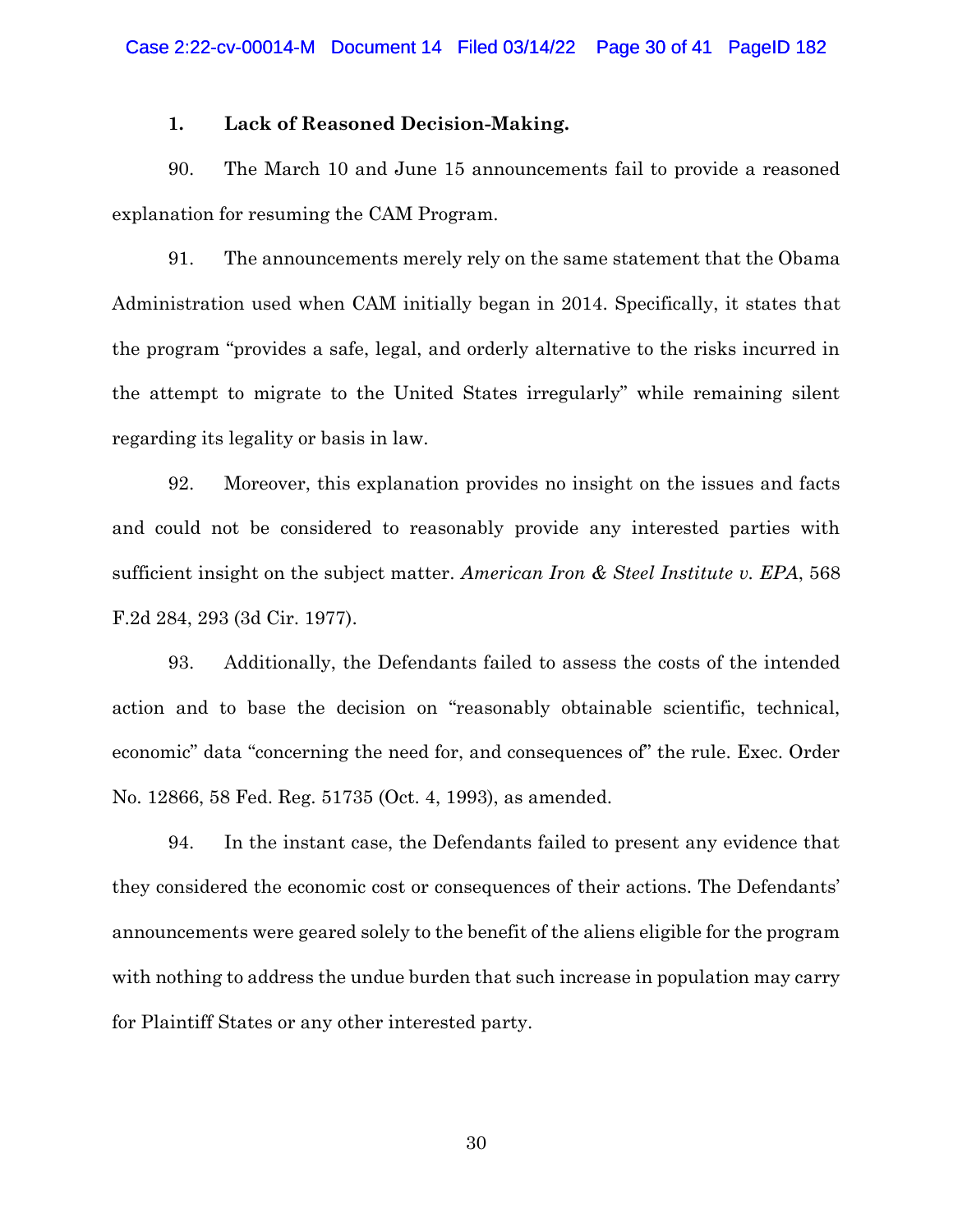95. Without reasoned analysis and without adhering to the requirements of longstanding executive orders, the announcements to restart and expand the CAM Program constitute arbitrary and capricious agency action.

#### **2. Failure to Consider Alternative Approaches.**

96. In designing the CAM program and announcing it via press release, the Defendants failed to consider alternative approaches to managing illegal immigration. A DHS action is arbitrary and capricious if it is issued "without any consideration whatsoever of a [more limited] policy." *Dep't of Homeland Sec. v. Regents of the Univ. of Cal.*, 140 S. Ct. 1891, 1912 (2020) (quoting *Motor Vehicle Mfrs. Ass'n of U.S., Inc. v. State Farm Mut. Auto. Ins. Co.*, 463 U.S. 29, 51 (1983)).

97. The March 10 and June 15 announcements categorically resume a refugee and parole program without considering any other approach that may prove less burdensome on the Plaintiff States.

98. By omitting any analysis in the announcements, the Defendants "failed to consider important aspects of the problem" that it was attempting to resolve. *Id.* at 1910 (alterations and citations omitted).

## **3. Failure to Consider State Reliance Interests.**

99. Even if the Defendants had considered the costs and benefits to the United States from the implementation of the CAM Program during a time of unprecedented insecurity at the border, the Defendants had an obligation to consider the costs that the Plaintiff States would bear from the implementation of CAM. They transparently failed to do so, having made their decision without seeking input,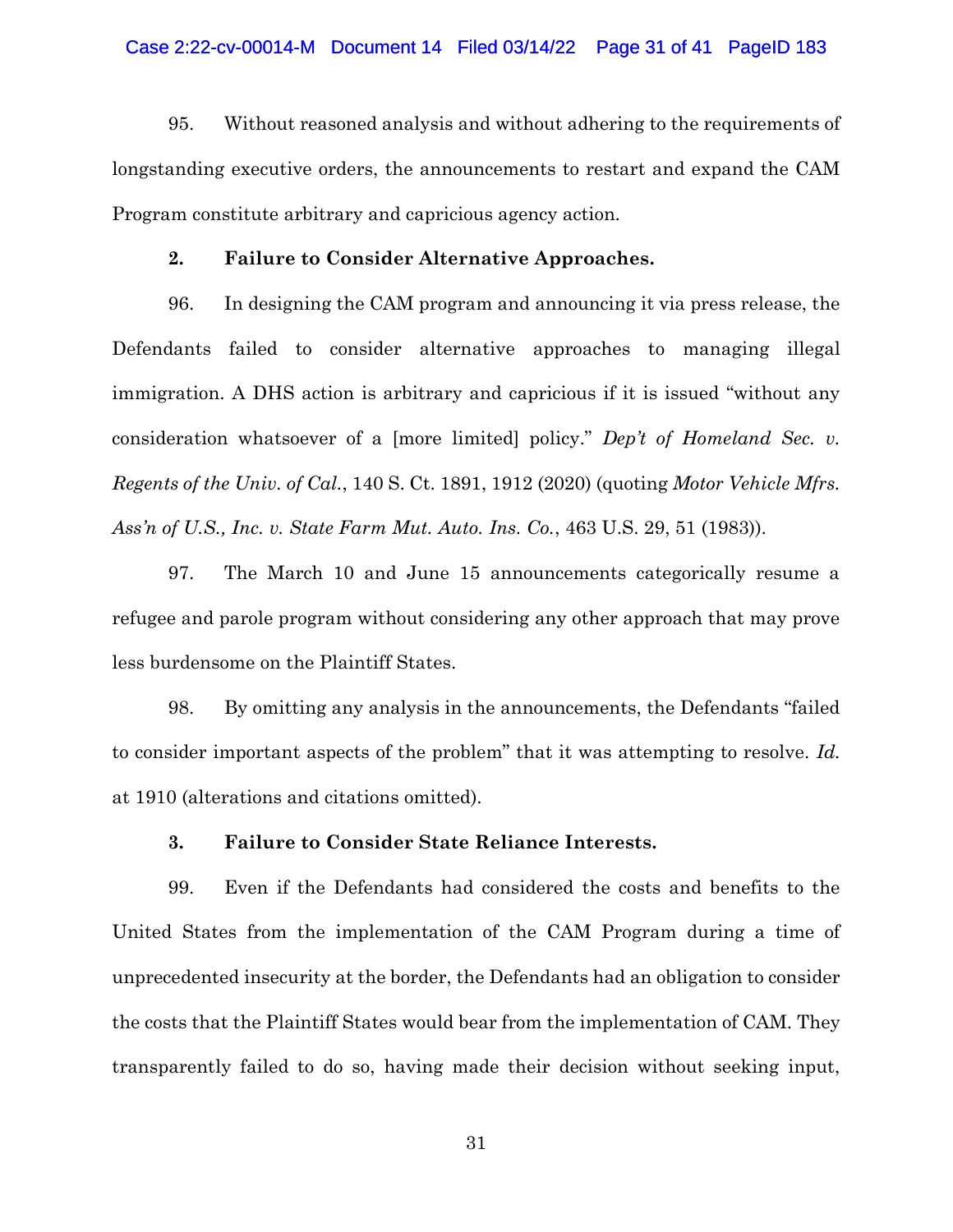#### Case 2:22-cv-00014-M Document 14 Filed 03/14/22 Page 32 of 41 PageID 184

whether directly or through a notice and comment period, from any of the Plaintiff States. They flatly ignored the harms that would fall on the Plaintiff States, which "bear[]" many of the consequences of unlawful immigration." *Arizona v. United States*, 567 U.S. 387, 397 (2012). The Defendant's failure to consider such costs was arbitrary and capricious.

100. As stated above, the Plaintiff States particularly experience increased costs associated with illegal immigration—which the CAM Program encourages—and with the provision of services to would-be beneficiaries of the CAM Program. The Defendants particularly failed to consider whether "there was 'legitimate reliance' on the" prior administration's cessation of the CAM Program as an indispensable tool to address the migration crisis by diminishing incentives for illegal immigration and enabling DHS to better focus its resources on legitimate asylum claims. *See Dep't of Homeland Sec. v. Regents of the Univ. of California*, 140 S. Ct. 1891, 1913 (2020) ("When an agency changes course . . . it must be cognizant that longstanding policies may have engendered serious reliance interests that must be taken into account.") (cleaned up). Certainly, none of the Defendants' press releases analyzed those costs or the Plaintiff States reliance interest. This, too, was arbitrary and capricious.

## **C. Lack of Notice-and-Comment Rulemaking.**

101. The Defendants failed to conduct the required notice and comment process prior to restarting the CAM Program, pursuant to the Administrative Procedures Act ("APA").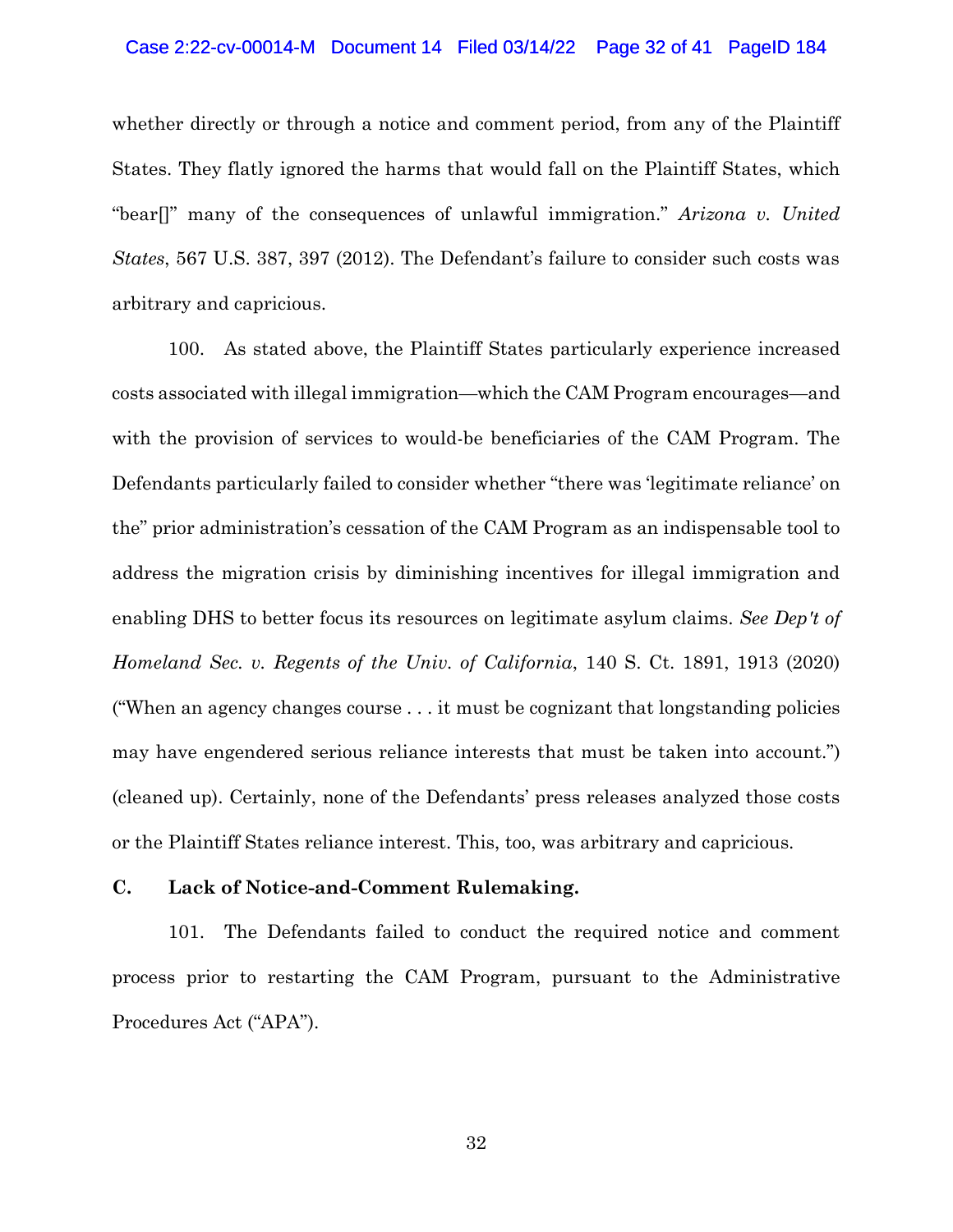## Case 2:22-cv-00014-M Document 14 Filed 03/14/22 Page 33 of 41 PageID 185

102. The APA defines "rule" as "an agency statement of general or particular applicability and future effect designed to implement, interpret, or prescribe law or policy[.]" 5 U.S.C. §551(4).

103. Further, the APA requires agencies issuing rules to conduct notice-andcomment rulemaking. 5 U.S.C. §553.

104. The announcements resuming the CAM Program constitute a substantive rulemaking within the APA's definition, and no exceptions to notice-andcomment rulemaking were invoked nor are any exceptions available. They create affirmative rights and obligations and are binding on the government without discretion.

105. The two announcements created both rights and obligations under the law and confers immigration benefits on eligible aliens. *Texas v. U.S.*, 809 F.3d 134, 171 (5th Cir. 2015) (quoting *Gen. Elec. Co. v.* EPA, 290 F.3d 377, 383 (D.C. Cir. 2002)); Memorandum and Order at 19-22, *Texas v. U.S.*, No. 1:18-CV-00068 (S.D. Tex. Jul. 16, 2021) (citing *Dep't of Homeland Sec. v. Regents of the Univ. of Cal.*, 140 S. Ct. 1891, 1905-06) (2020)). Additionally, the announcements took immediate effect allowing any eligible alien present in the United States to derive a substantive benefit. *Id*. at 22 (citing *Shalala*, F.3d at 595)).

106. Additionally, these announcements imposed obligations on the federal government to automatically adjudicate requests for parole without requiring an application for parole and in contravention of statute.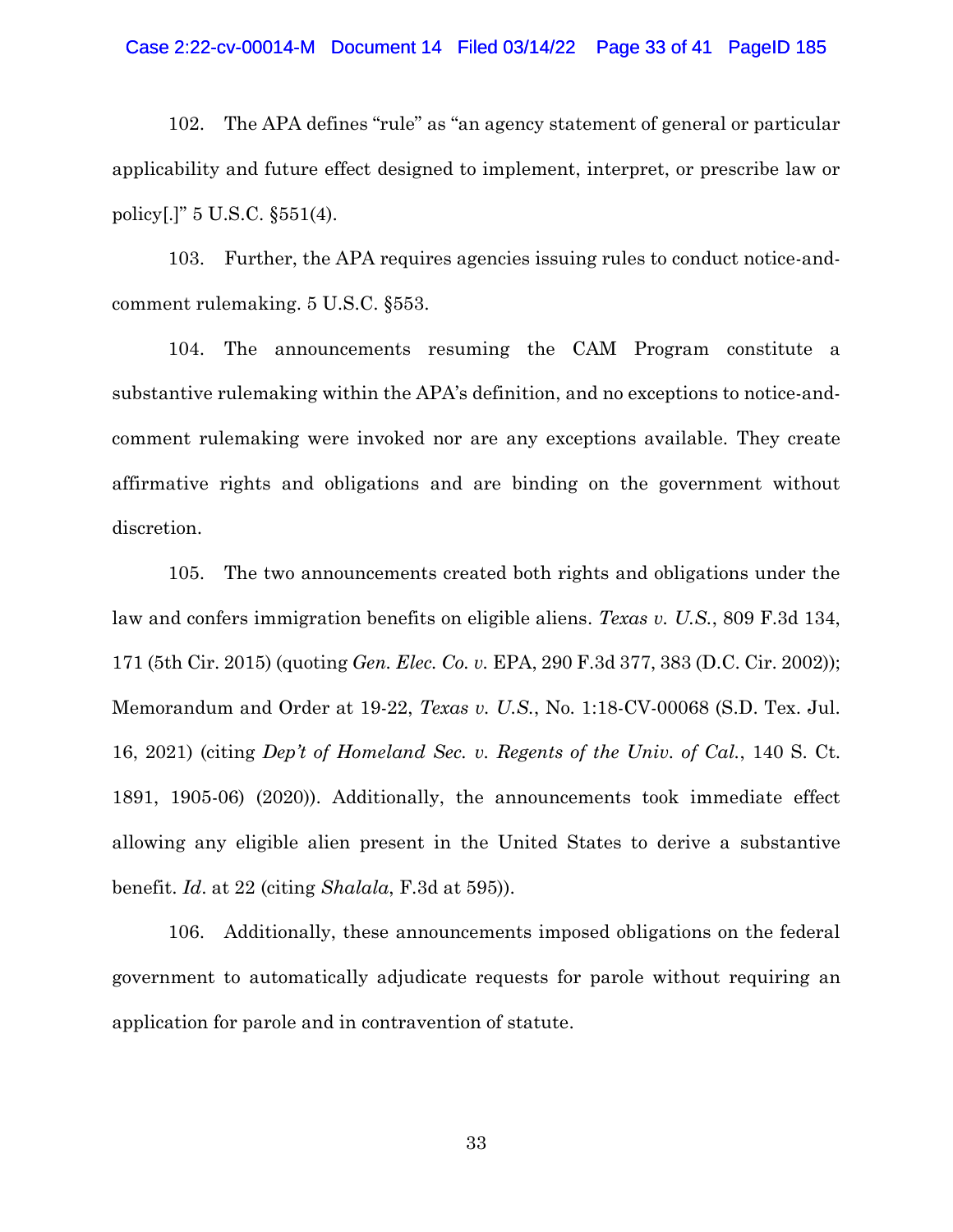#### Case 2:22-cv-00014-M Document 14 Filed 03/14/22 Page 34 of 41 PageID 186

107. While the announcements purport to provide discretion in adjudicating parole requests, it is apparent from its application on the government that it is meant to be binding. Memorandum and Order at 37, *Texas v. U.S.,* No. 1:18-CV-00068 (S.D. Tex. Jul. 16, 2021) (citing *Texas v. U.S.*, 809 F.3d at 173 (quoting *Gen. Elec.* 290 F.3d at 383). In the instant case, the government is required to automatically review each denied refugee referral for parole as a matter of "discretion." This is inconsistent with the letter and spirit of the statute and is at odds with the requirement that parole be granted only in limited circumstances.

108. That applicants for parole under CAM do not need to file a stand-alone application for parole suggests that it is not discretionary to consider these requests and, instead, forms the basis for a categorical parole program. This, on its face, removes any true discretion from the government and constitutes a substantive rule.

#### **D. Failure to Take Care that the Laws be Faithfully Executed.**

109. The Constitution requires that the President, as well as those exercising power on his behalf, "take Care that the Laws be faithfully executed." U.S. CONST. art. II § 3; *see also* U.S. CONST. art. II, § 1, cl. 1 (vesting "[t]he executive Power" in the President).

110. The March 10 and June 15 announcements are unconstitutional because they direct executive officers to refrain from enforcing federal immigration law. The INA states that parole may be considered "*only* on a case-by-case basis for urgent humanitarian reasons or significant public benefit." INA §212(d)(5)(A) (emphasis added). While on its face, the parole program is predicated on case-by-case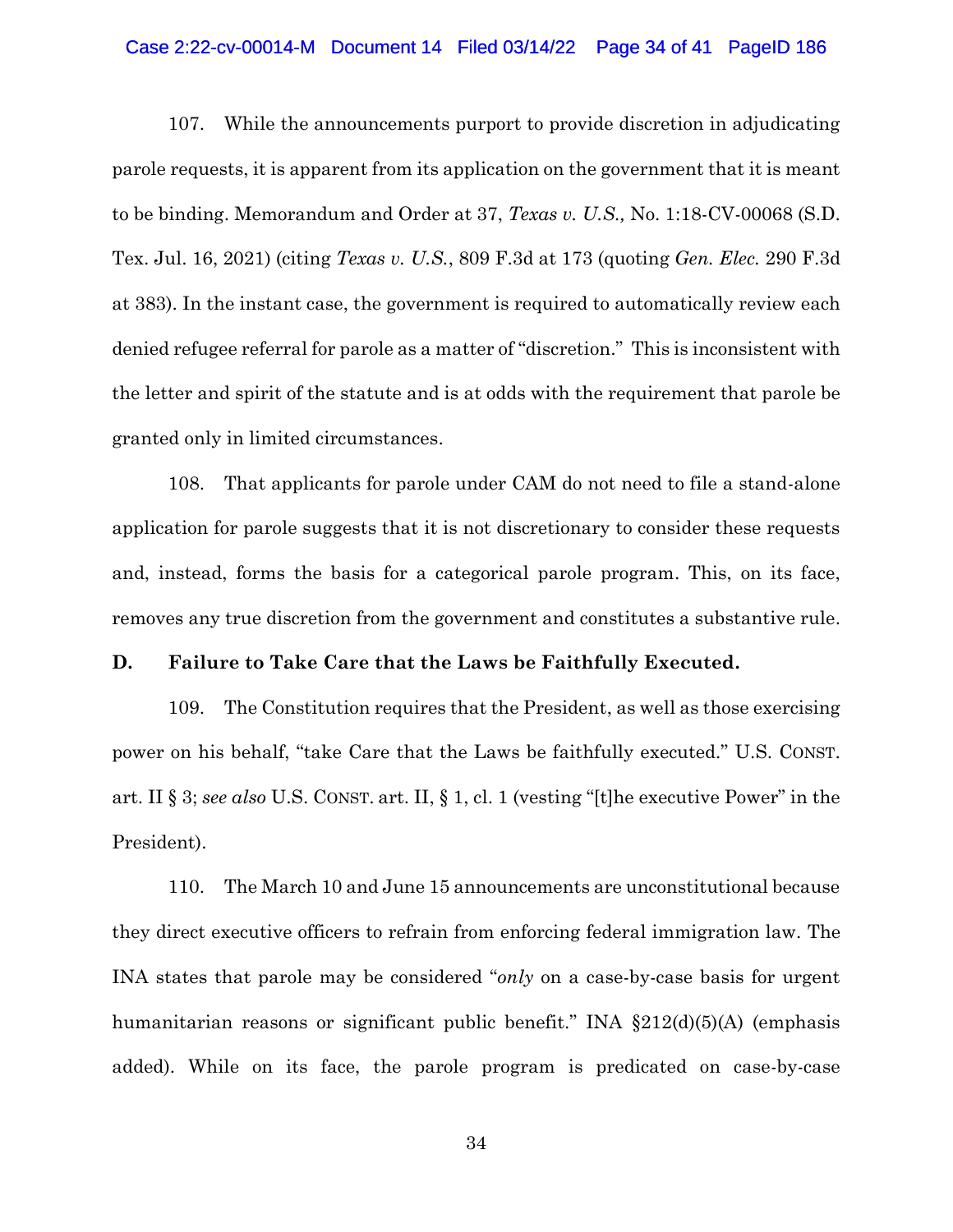#### Case 2:22-cv-00014-M Document 14 Filed 03/14/22 Page 35 of 41 PageID 187

determination, the automation of the program, without need to apply separately for parole, makes it a *de facto* categorical parole program.

111. Additionally, the Defendants failed to articulate how paroling these aliens into the United States, after they are found ineligible for refugee status, constitutes either an urgent humanitarian reason or a significant public benefit to the United States, as mandated in the statutorily prescribed case-by-case analysis.

112. Directing USCIS to begin adjudicating these parole requests constitutes a government obligation, is contrary to statute, violative of the law, and therefore violates the constitutional duty of faithful execution.

113. Unconstitutional agency action or inaction violates the APA, *see* 5 U.S.C. § 706, and can be enjoined on that basis. However, violations of the Take Care Clause are actionable independent of the APA, and the Court can enjoin the Defendants' violations of their Take Care obligations under its inherent equitable powers. *See Armstrong v. Exceptional Child Center, Inc.,* 575 U.S. 320, 327-28 (2015) (discussing "a long history of judicial review of illegal executive action, tracing back to England.").

#### **PRAYER FOR RELIEF**

**WHEREFORE,** for these reasons, Plaintiff States asks this Court to enter judgment in their favor and to provide the following relief:

a. Declare the Central American Minors Program unlawful and set it aside to the extent that it provides any benefits outside of the contours of the Refugee Admissions Program;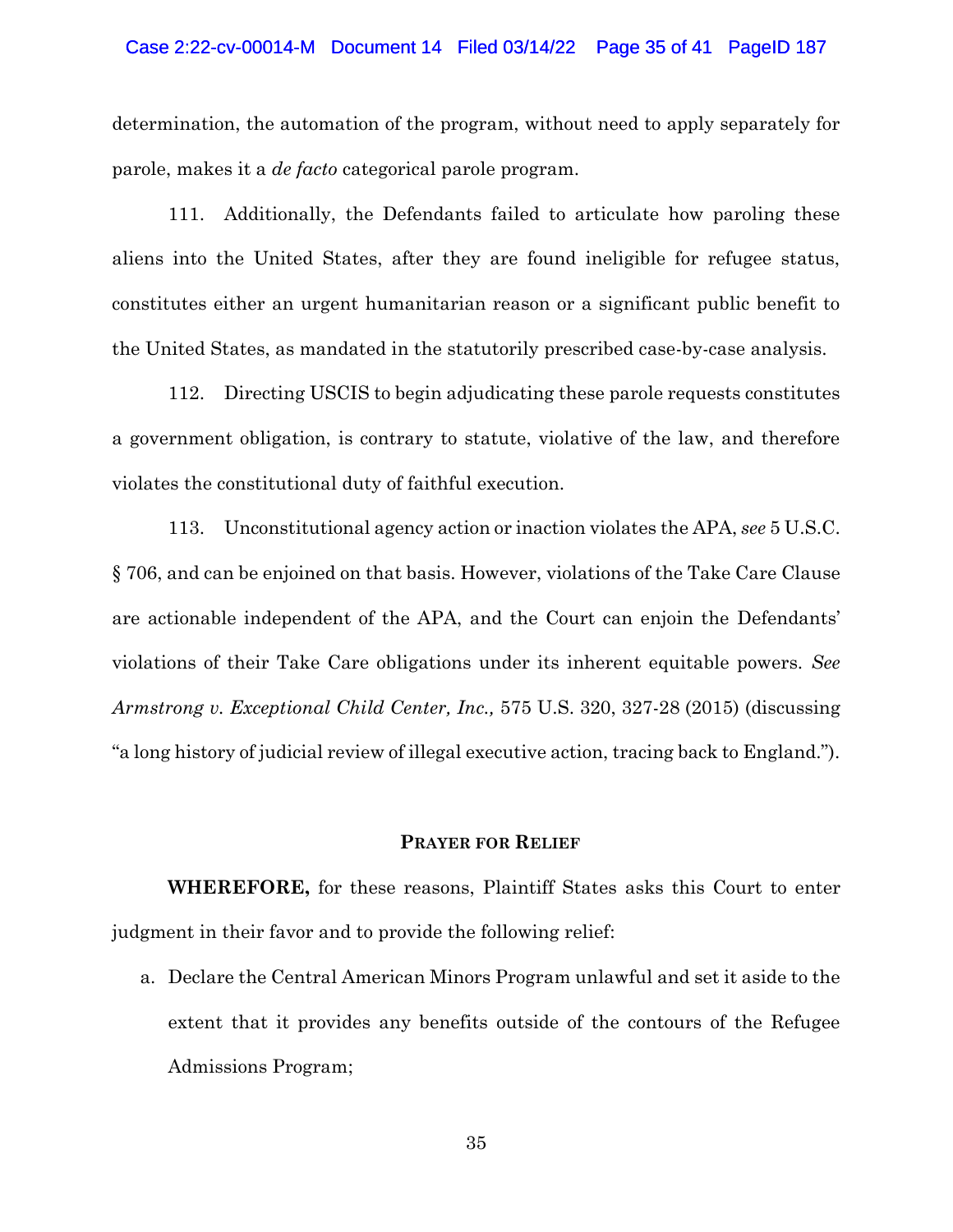- b. Enjoin the Defendants' use of the parole authority under the Central American Minors Program;
- c. Enjoin the Defendants from carrying out the CAM Program until it engages in rulemaking pursuant to the APA's notice-and-comment rulemaking or pursuant to a lawful exception from those requirements;
- d. Award the Plaintiff States their costs and reasonable attorney's fees; and
- e. Award such other and further relief as this Court deems equitable and just.

Respectfully submitted,

KEN PAXTON

Dated: March 14, 2022

GENE P. HAMILTON Virginia Bar No. 80434 Vice-President and General Counsel America First Legal Foundation 300 Independence Avenue SE Washington, DC 20003 (202) 964-3721 gene.hamilton@aflegal.org

 *Attorney General of Texas* BRENT WEBSTER *First Assistant Attorney General* AARON REITZ *Deputy Attorney General for Legal Strategy* RYAN D. WALTERS, TX. BAR NO. 24105085 *Attorney-in-charge Special Counsel, Special Litigation*

# /s/ *Michelle Ward Ghetti*

MICHELLE W. GHETTI, TX. BAR No. 04342300 *Special Counsel for Legal Strategy* Office of the Attorney General PO Box 12548 (MC 009) Austin, TX 78711-2548 Tel: (512) 463-4139 Fax: (512) 474-2697 Aaron.Reitz@oag.texas.gov Ryan.Walters@oag.texas.gov Michelle.Ghetti@oag.texas.gov *Counsel for the Plaintiff States*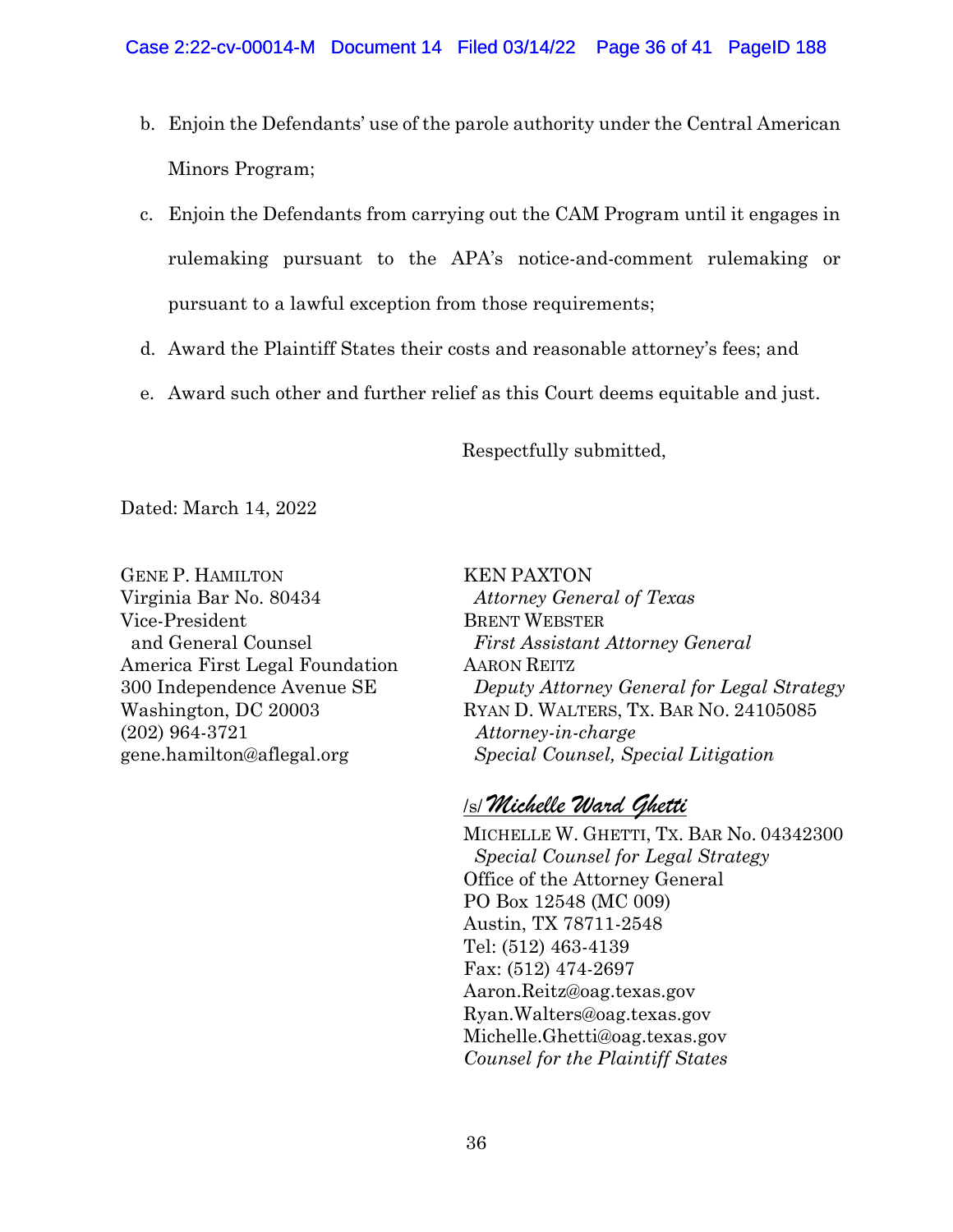## OTHER COUNSEL:

## STEVE MARSHALL

 *Attorney General of Alabama* Edmund G. LaCour Jr. *Solicitor General* Office of the Attorney General State of Alabama 501 Washington Avenue P.O. Box 300152 Montgomery, Alabama 36130-0152 Telephone: (334) 242-7300 Fax: (334) 353-8400 [Edmund.LaCour@AlabamaAG.gov](mailto:Edmund.LaCour@AlabamaAG.gov) *Counsel for the State of Alabama*

TREG R. TAYLOR *Attorney General of Alaska* Cori M. Mills *Deputy Attorney General* Department of Law P.O. Box 110300 Juneau, AK 99811 Phone: 907-465-3600 Fax: 907-465-2520 *Counsel for the State of Alaska*

## MARK BRNOVICH

 *Attorney General of Arizona* Drew C. Ensign *Deputy Solicitor General* 2005 N. Central Ave. Phoenix, AZ 85004 Phone: (602) 542.5025 Fax: (602) 542.4377 *Counsel for the State of Arizona* 

### LESLIE RUTLEDGE

 *Attorney General of Arkansas* Dylan L. Jacobs *Deputy Solicitor General* Office of the Arkansas Attorney General 323 Center Street, Suite 200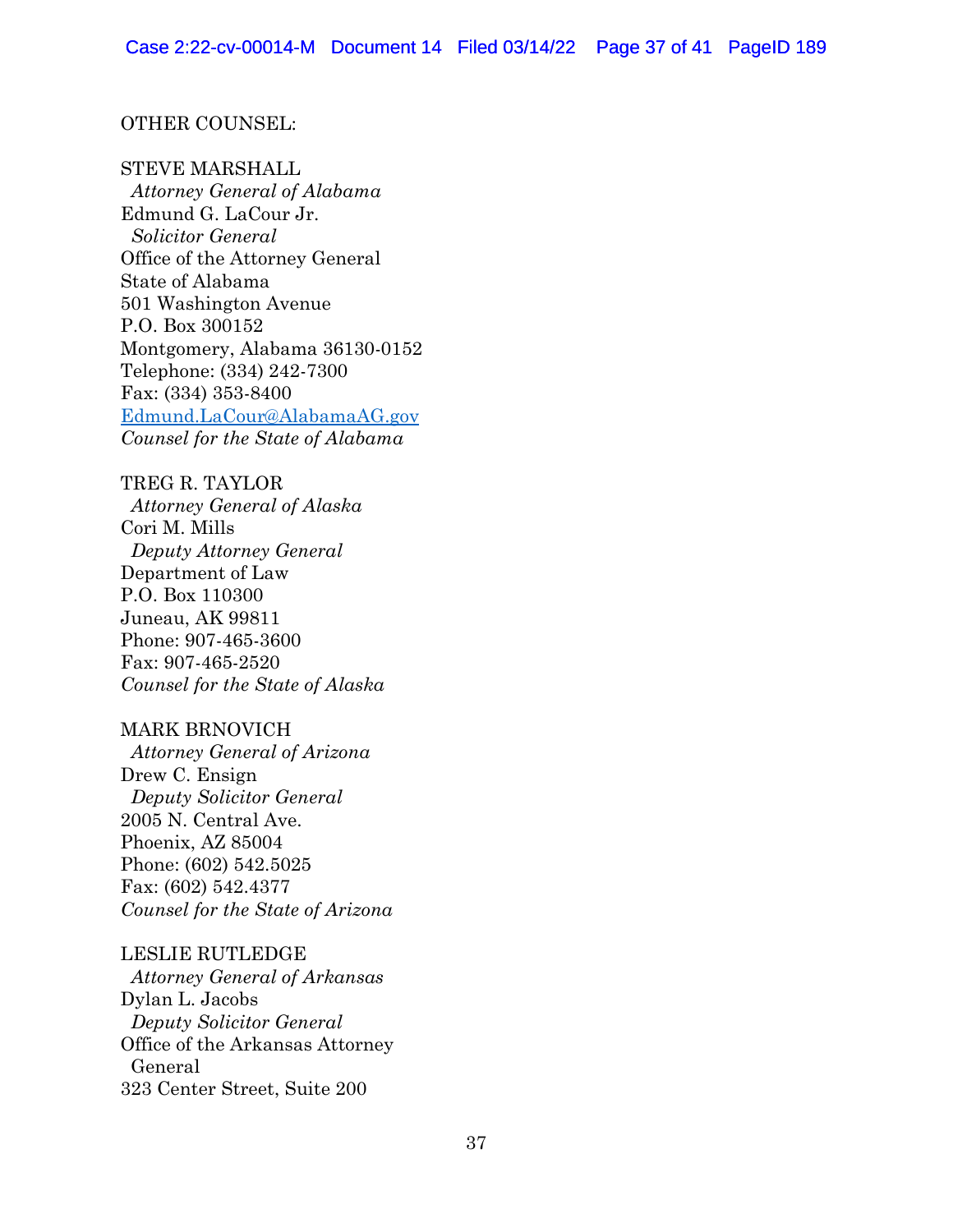Little Rock, Arkansas 72201 Tel: (501) 682-2007 Fax: (501) 682-2591 *Counsel for the State of Arkansas*

ASHLEY MOODY  *Attorney General of Florida* James H. Percival (FBN 1016188) *Deputy Attorney General of Legal Policy* Office of the Attorney General The Capitol, Pl-01 Tallahassee, Florida 32399-1050 (850) 414-3300 (850) 410-2672 (fax) james.percival@myfloridalegal.com *Counsel for the State of Florida*

# LAWRENCE G. WASDEN

 *Attorney General of Idaho* Brian Kane *Chief Deputy* P.O. Box 83720 Boise, ID 83720-0010 Telephone: (208) 334-2400 FAX: (208) 854-8071 Brian.kane@ag.idaho.gov *Counsel for the State of Idaho*

## THEODORE E. ROKITA

 *Attorney General of Indiana* Betsy M. DeNardi Cory C. Voight *Directors of Complex Litigation* Indiana Government Center South 302 W. Washington St., 5th Floor Indianapolis, IN 46204 Betsy.DeNardi@atg.in.gov Cory.Voight@atg.in.gov *Counsel for the State of Indiana*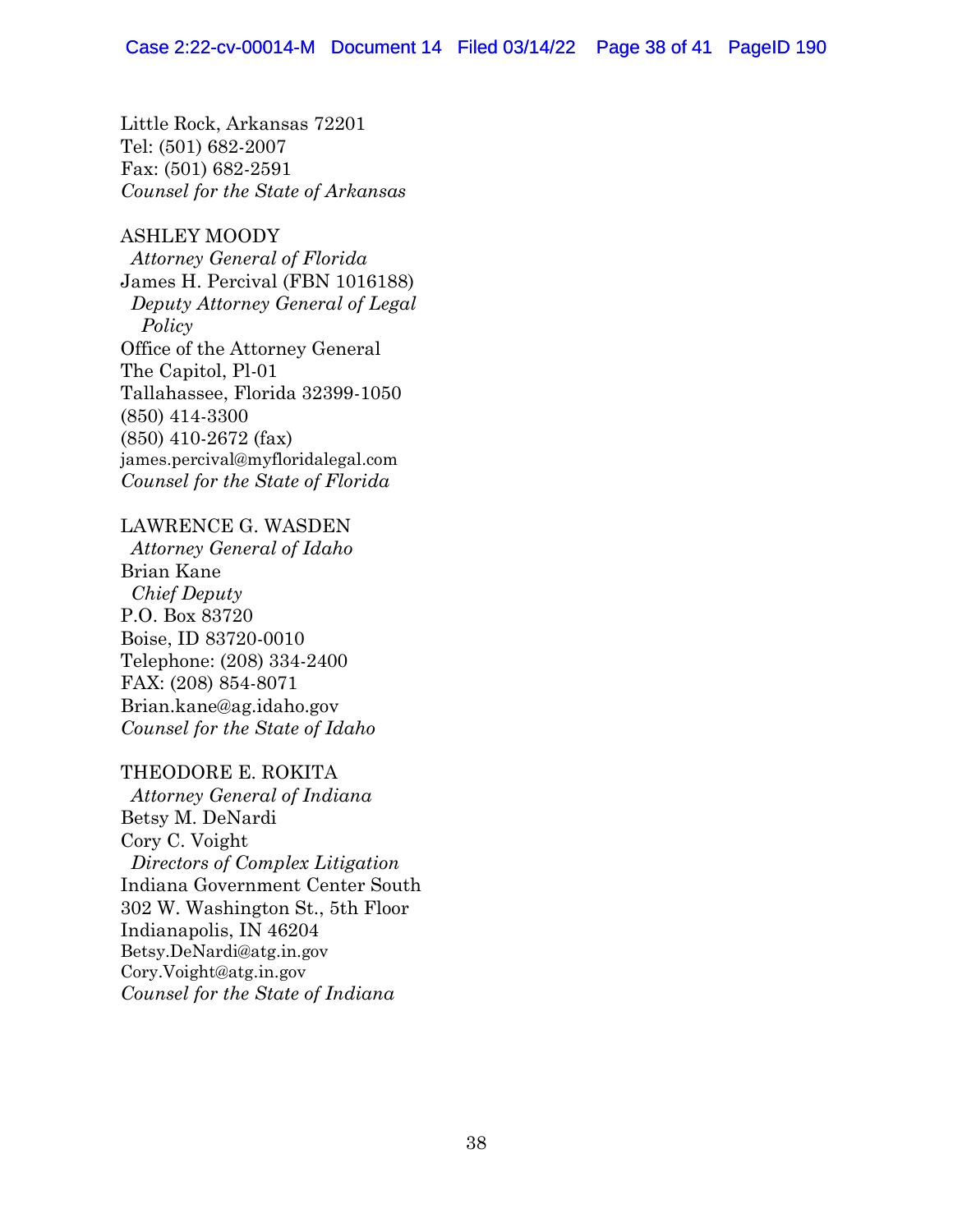DANIEL CAMERON *Attorney General of Kentucky*  Olivia F. Amlung *Assistant Attorney General* Kentucky Office of the Attorney General 700 Capital Avenue, Suite 118 Frankfort, Kentucky Tel: (502) 696-5330 olivia.amlung@ky.gov *Counsel for the Commonwealth of Kentucky*

JEFF LANDRY

 *Attorney General of Louisiana* Elizabeth B. Murrill *Solicitor General* J. Scott St. John *Deputy Solicitor General* Louisiana Department of Justice 1885 N. Third Street Baton Rouge, LA 70804 Tel: (225) 326-6766 murrille@ag.louisiana.gov stjohnj@ag.louisiana.gov *Counsel for the State of Louisiana*

## ERIC S. SCHMITT

 *Attorney General of Missouri* John Sauer *Solicitor General* Jesus Osete  *Deputy Solicitor General and Deputy Attorney General for Special Litigation* Missouri Attorney General's Office Post Office Box 899 Jefferson City, MO 65102 Tel: (573) 751-8870 Fax: (573) 751-0774 John.Sauer@ago.mo.gov Jesus.Osete@ago.mo.gov *Counsel for the State of Missouri*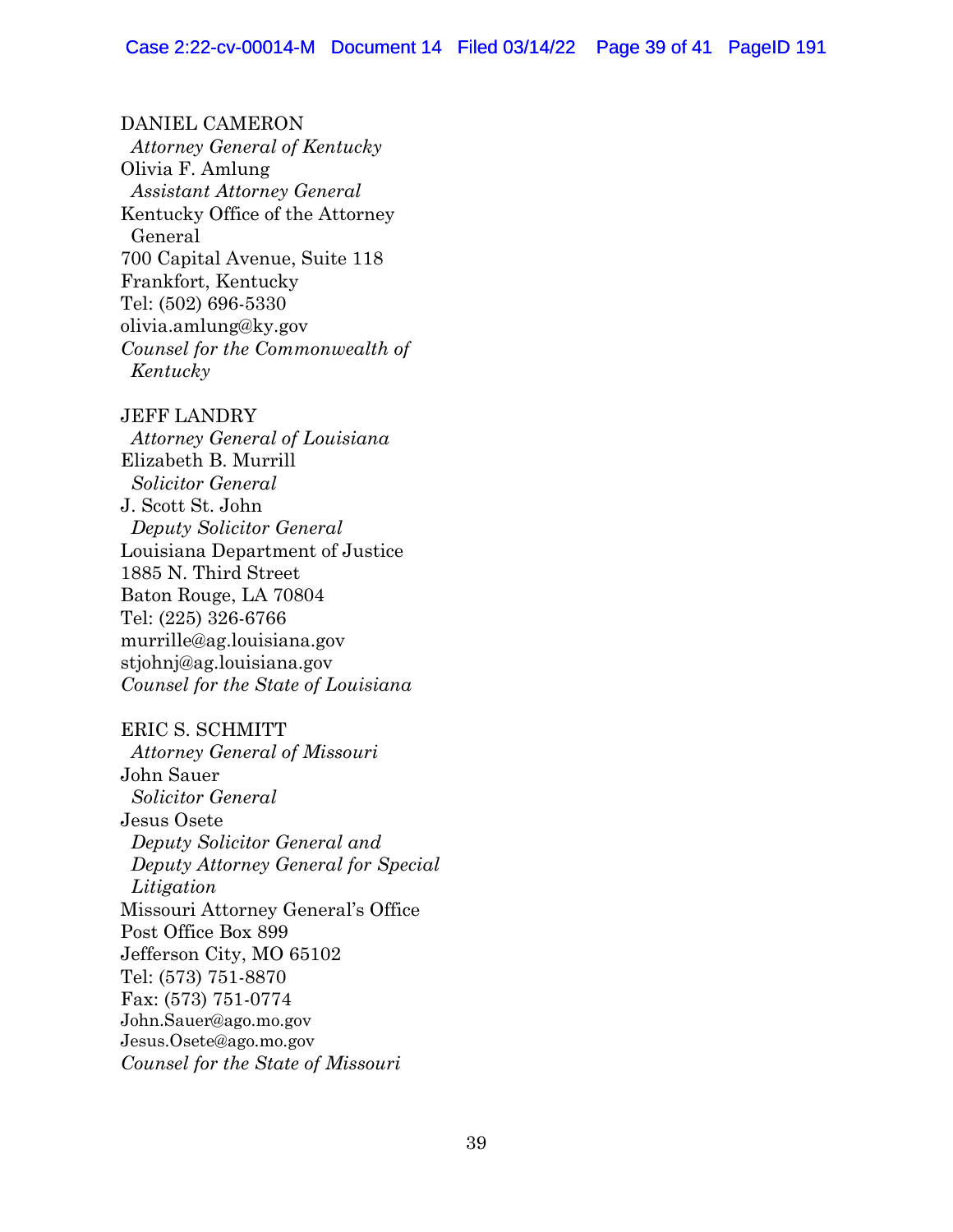AUSTIN KNUDSEN *Attorney General of Montana* Kristin Hansen *Lieutenant General* David M.S. Dewhirst *Solicitor General* Christian B. Corrigan *Assistant Solicitor General* 215 North Sanders P.O. Box 201401 Helena, MT 59620-1401 Phone: 406-444-2026 Fax: 406-444-3549 david.dewhirst@mt.gov christian.corrigant@mt.gov *Counsel for the State of Montana*

JOHN M. O'CONNOR  *Attorney General of Oklahoma* Bryan Cleveland  *Deputy Solicitor General*  Office of the Oklahoma Attorney General 313 NE 21st St. Oklahoma City, OK 73105 (405) 521-3921 bryan.cleveland@oag.ok.gov *Counsel for the State of Oklahoma*

## ALAN WILSON

*Attorney General of South Carolina*  Thomas T. Hydrick *Assistant Deputy Solicitor General* Post Office Box 11549 Columbia, SC 29211 Phone: (803) 734-4127 Email: [thomashydrick@scag.gov](mailto:thomashydrick@scag.gov) *Counsel for the State of South Carolina*